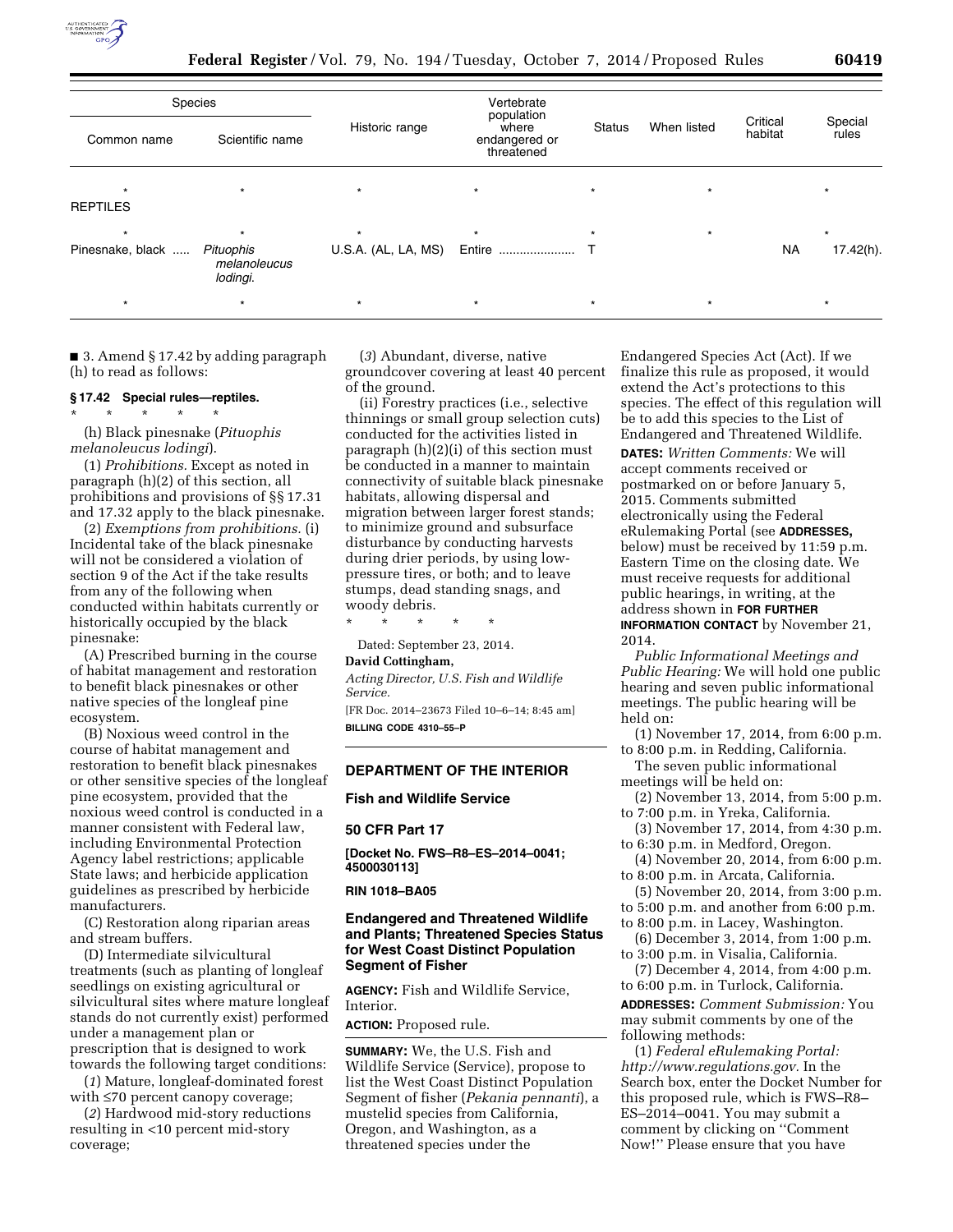found the correct rulemaking before submitting your comment.

(2) *U.S. mail or hand delivery:* Public Comments Processing, Attn: Docket No. FWS–R8–ES–2014–0041; U.S. Fish & Wildlife Headquarters, MS: BPHC, 5275 Leesburg Pike, Falls Church, VA 22041– 3803.

*Public Informational Meetings and Public Hearing:* We will hold one public hearing and seven public informational meetings at the locations listed below:

(1) Redding, California: Red Lion, 1830 Hilltop Dr., Redding, CA 96002.

(2) Yreka, California: Best Western Miner's Inn, 122 E. Miner St., Yreka, CA 96097.

(3) Medford, Oregon: Rogue Regency Inn, 2300 Biddle Rd., Medford, OR 97504.

(4) Arcata, California: Arcata Public Library, 500 7th St., Arcata, CA 95521.

(5) Lacey, Washington: Lacey Community Center, Banquet A, 6729 Pacific Ave. SE., Lacey, WA 98503.

(6) Visalia, California: Visalia Convention Center, 303 E. Acequia Ave., Visalia, CA 93291.

(7) Turlock, California: California State University, Stanislaus Campus, Faculty Development Center, Room 118, 1 University Circle, Turlock, CA 95382.

People needing reasonable accommodation in order to attend and participate in any of the public informational meetings or the public hearing should contact Erin Williams, Field Supervisor, Yreka Fish and Wildlife Office, as soon as possible (see **FOR FURTHER INFORMATION CONTACT**).

**FOR FURTHER INFORMATION CONTACT:** Erin Williams, Field Supervisor, U.S. Fish and Wildlife Service, Yreka Fish and Wildlife Office, 1829 South Oregon Street, Yreka, CA 96097, by telephone 530–842–5763 or by facsimile 530–842– 4517. Persons who use a telecommunications device for the deaf (TDD) may call the Federal Information Relay Service (FIRS) at 800–877–8339.

# **SUPPLEMENTARY INFORMATION:**

### **Executive Summary**

*Why we need to publish a rule.* Under the Endangered Species Act of 1973, as amended (16 U.S.C. 1531 et seq.) (Act), if a species is determined to be an endangered or threatened species throughout all or a significant portion of its range, we are required to promptly publish a proposal in the **Federal Register** and make a determination on our proposal within 1 year. Under section 3(16) of the Act, we may consider for listing any species, including subspecies, of fish, wildlife, or plants, or any distinct population segment (DPS) of vertebrate fish or

wildlife that interbreeds when mature. Critical habitat shall be designated, to the maximum extent prudent and determinable, for any species determined to be an endangered or threatened species under the Act. Listing a species as an endangered or threatened species and designations and revisions of critical habitat can only be completed by issuing a rule.

*This rule will* propose the listing of the West Coast DPS of fisher (*Pekania pennanti*) as a threatened species. At this time, we have found the designation of critical habitat to be ''not determinable'' for the West Coast DPS of fisher. The West Coast DPS of fisher is a candidate species for which we have on file sufficient information on biological vulnerability and threats to support preparation of a listing proposal, but for which development of a listing regulation has been precluded by other higher priority listing activities. This rule reassesses all available information regarding status of and threats to the West Coast DPS of fisher. In addition, this rule requests consideration and comments on potential alternative DPSs.

*The basis for our action.* Under the Act, we can determine that a species is an endangered or threatened species based on any of five factors: (A) The present or threatened destruction, modification, or curtailment of its habitat or range; (B) Overutilization for commercial, recreational, scientific, or educational purposes; (C) Disease or predation; (D) The inadequacy of existing regulatory mechanisms; or (E) Other natural or manmade factors affecting its continued existence. We have determined that the main threats to the West Coast DPS of fisher are habitat loss from wildfire and vegetation management; toxicants (including anticoagulant rodenticides); and the cumulative and synergistic effects of these and other stressors acting on small populations.

*We will seek peer review.* We will seek comments from independent specialists to ensure that our designation is based on scientifically sound data, assumptions, and analyses. We will invite these peer reviewers to comment on our listing proposal. Because we will consider all comments and information received during the comment period, our final determination may differ from this proposal.

A team of biologists within the Service prepared a draft Species Report for the West Coast DPS of fisher (Service 2014, entire). This draft Species Report represents a compilation of the best scientific and commercial data available through December 2013 concerning the

status of the species, including the past, present, and future stressors to this species. The draft Species Report will be peer-reviewed along with this proposed rule during the comment period. The draft Species Report and other materials relating to this proposal can be found on the Yreka Fish and Wildlife Office Web site at: *[www.fws.gov/cno/es/fisher/.](http://www.fws.gov/cno/es/fisher/)* The draft Species Report can also be found on *<http://www.regulations.gov>* in this docket for this proposal as a supporting document. Any new information that has become available since December 2013 or received during the public comment period will be incorporated, as appropriate, into the final species report. In addition, if substantial new information since December 2013 is considered, we may open an additional comment period before the final rule.

#### **Information Requested**

#### *Public Comments*

We intend that any final action resulting from this proposed rule will be based on the best scientific and commercial data available and be as accurate and as effective as possible. Therefore, we request comments or information from the public, other concerned governmental agencies, Native American tribes, the scientific community, industry, or any other interested parties concerning this proposed rule.

Because in this proposed rule we are seeking peer review and public comment of some particularly complex issues with regard to the status of the species and identification of potential distinct population segments, we are providing additional background information in association with several of our questions to aid in understanding the context for the questions posed. Moreover, again due to the complexity of the issues under review, we are requesting information as outlined below to ensure that our final determination is based on the best scientific and commercial information available. We particularly seek comments and information concerning:

(1) The West Coast DPS of fisher's historical and current biology, range, status, distribution, and population size and trends, including:

(a) Biological or ecological requirements of the species, including habitat requirements for feeding, breeding, and sheltering;

(b) Genetics and taxonomy;

(c) Historical and current range including distribution patterns;

(d) Historical and current population levels, and current and projected trends;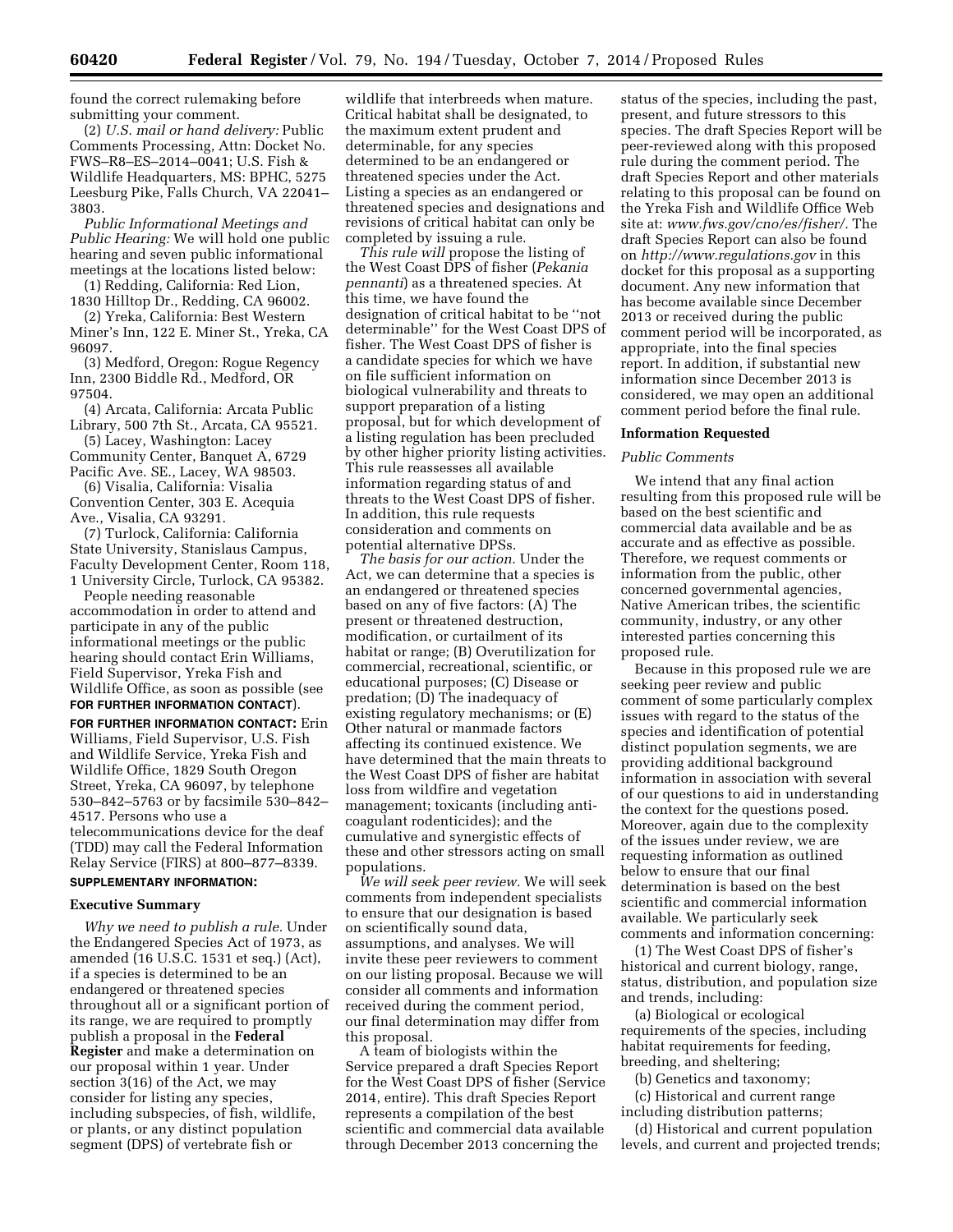(e) Past and ongoing conservation measures for the species, its habitat, or both; and

(f) Data regarding the current status and trend for the extant native populations in the proposed DPS.

(2) Factors that may affect the continued existence of the species, which may include habitat modification or destruction, overutilization, disease, predation, the inadequacy of existing regulatory mechanisms, or other natural or manmade factors, including:

(a) Information regarding the magnitude and overall immediacy of threats; and

(b) Information and data concerning whether the factors that may affect the continued existence of the species are evenly distributed across the historical range of the species in Washington, Oregon, and California.

(3) Biological, commercial trade, or other relevant data concerning any threats (or lack thereof) to this species and existing regulations that may be addressing those threats, and biological, commercial trade, or other relevant data indicating actions or factors that may benefit fishers (such as fuels treatments that reduce the risk of fires).

(4) Scientific or commercial information on the expansion of populations, especially with respect to verified evidence of reproduction, including the verified locations of any individuals or populations of this species not already documented in the draft Species Report (Service 2014, entire).

(5) Information that may assist the Service in designating habitat as ''critical habitat'' under section 4 of the Act (16 U.S.C. 1533), including information as to whether the designation of critical habitat is prudent and determinable.

(6) Scientific or commercial information concerning the listable entity defined in this proposed rule, or concerning possible alternative DPS options as outlined below in the Other DPS Alternatives section; scientific or commercial information concerning whether a separate DPS would be appropriate that encompasses the areas where the West Coast DPS of fisher are considered to be likely extirpated, although on occasion individual fishers may be detected (Washington and most of Oregon); and whether it is appropriate to include areas within a DPS where native fishers are considered to be likely extirpated (Washington and most of Oregon). The Service is also interested in comments regarding other potential DPS configurations not outlined in the Other DPS Alternatives section.

(7) Under section 4(d) of the Act, the Service has discretion to issue regulations that we find necessary and advisable to provide for the conservation of threatened species. We seek data that support various management actions and regulations that could be utilized to develop a potential section 4(d) rule necessary and advisable to provide for the conservation of fisher, should it be listed as a threatened species.

(8) Any additional genetic information that is important to consider for conservation management of fishers in the proposed DPS or other potential DPS configurations. In particular, we seek public comment on scientific information and perspective regarding potential restoration of connectivity between certain populations of fishers that was not available at the time of the 2004 Finding (described below under Previous Federal Actions). We direct the public to the recent publications of Tucker (2013), Tucker *et al.* (2012), Knaus *et al.*  (2011), and the earlier publications of Warheit (2004), Wisely *et al.* (2004), and Drew *et al.* (2003), and we particularly seek comment regarding:

(a) Whether and how this information that has become available since the 2004 Finding may result in a different conclusion from that reached in 2004 regarding the DPS determination and the impact of population isolation on the fisher's overall conservation status.

(b) Whether genetics in the Northern California–Southwestern Oregon (NCSO) population should be managed separately from genetics in the Southern Sierra Nevada (SSN) population, including scientific basis, and how these data may be used to evaluate alternative DPS configurations.

(c) Whether genetics of fishers in Oregon and Washington should be managed separately from genetics in NCSO, including scientific basis, and how these data may be used to evaluate alternative DPS configurations.

(d) Whether various reintroduced populations should be managed based on genetic considerations, including scientific basis.

(9) Scientific data indicating whether the Klamath River, the Rogue River, and Interstate 5 may act as filters or barriers to fisher movement between the native NCSO population and the reintroduced Southern Oregon Cascades (SOC) population, and how these data may be used to evaluate alternative DPS configurations.

(10) Information regarding the scope and severity of the potential threat of anti-coagulant rodenticides throughout the proposed DPS as well as data on

potential sublethal effects from disease and toxicants and scientific or commercial information regarding whether there is a difference in the scope and severity of rodenticides among NCSO, SSN, the reintroduced populations, and the rest of the historical range.

(11) Scientific or commercial information regarding the scope and severity of the potential threat of other causes of direct mortality (such as vehicle collisions and disease) throughout the proposed DPS and scientific or commercial information regarding differences in the scope and severity of these causes of direct mortality among NCSO, SSN, the reintroduced populations, and the rest of the historical range.

(12) Scientific or commercial information regarding the scope and severity of the potential threat of wildfire throughout the proposed DPS; in particular, we are interested in public comment on whether and how new research that has become available since the 2004 Finding may affect our evaluation of habitat loss from fire as a potential threat to fishers; and information on the potential tradeoff in terms of risk to fishers from habitat loss as a consequence of wildfire and the potential degradation or removal of habitat by removing structural forest components utilized by fishers in the course of fuel treatments. We ask for comment on this issue in the context of information indicating that climate change is expected to further exacerbate the loss of habitat in certain areas of the DPS, particularly in the SSN and NCSO populations, as noted in the draft Species Report. We direct the public to recent studies indicating that certain populations of fishers may experience relatively high vulnerability to habitat loss from wildfires, in turn leading some to recommend evaluating, prioritizing, and implementing fuels treatment to reduce the amount and severity of habitat loss (see Scheller *et al.* 2011, Mallek *et al.* 2013, Thompson *et al.*  2011, Underwood *et al.* 2010, Truex and Zielinski 2013, Zielinski 2013a, Zielinski *et al.* 2013b). In addition, some of these researchers have suggested that carefully applied treatments to reduce fire risk may be consistent with maintaining fisher habitat. In the context of this new information, we are seeking:

(a) Scientific or commercial information to aid in evaluating the tradeoff between loss of fisher habitat value that may occur when forests are treated to reduce severity of future fires and the loss of fisher habitat that occurs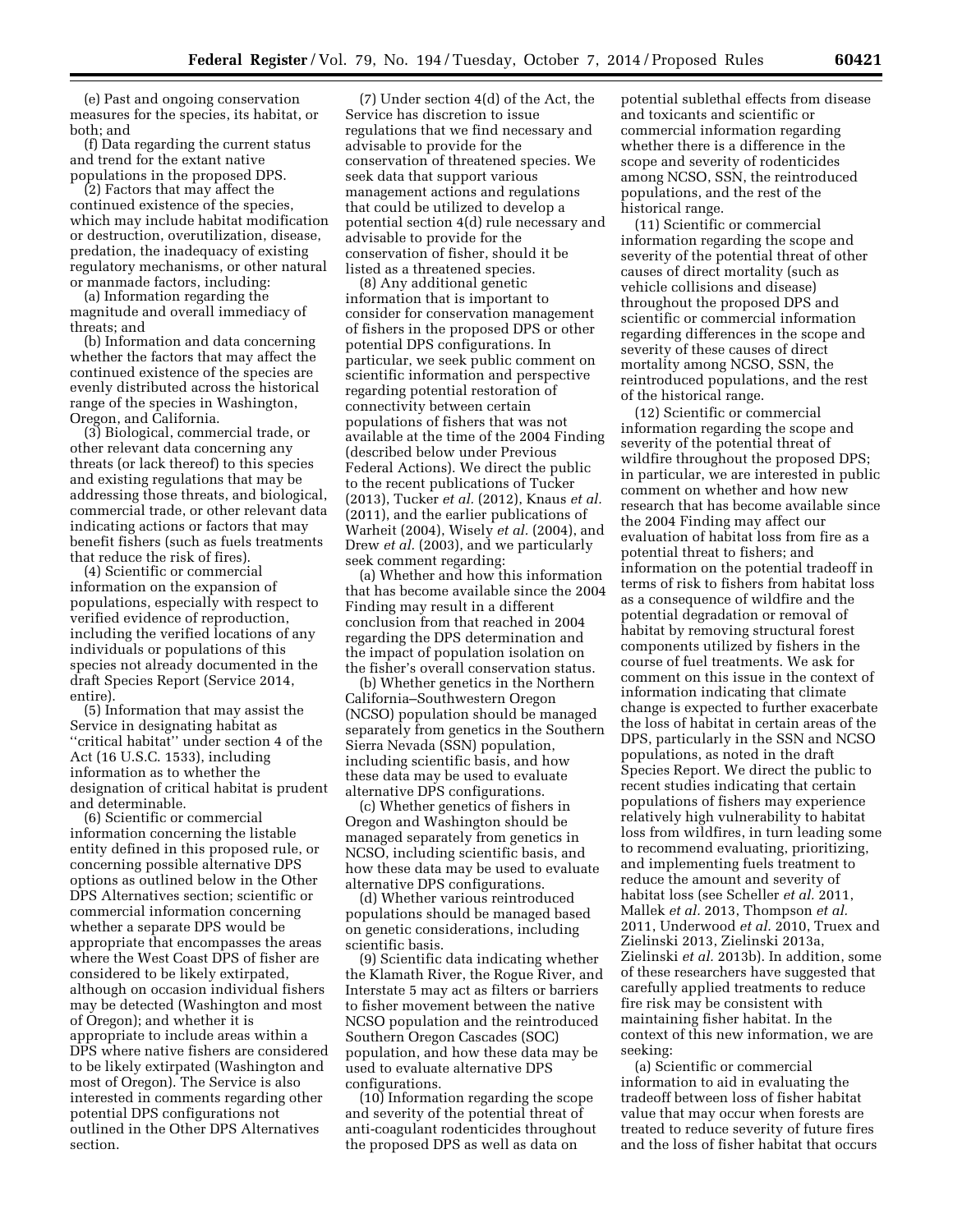when untreated stands are consumed by wildfire; and

(b) Scientific or commercial information regarding potential differences in the scope and severity of wildfire among NCSO, SSN, and the rest of the historical range.

(13) Scientific or commercial information regarding the scope and severity of the potential stressor of climate change throughout the proposed DPS and scientific or commercial information regarding differences in the scope and severity of climate change among NCSO, SSN, and the rest of the historical range. We are also seeking scientific or commercial information regarding how the potential direct effects of climate change may manifest in fishers throughout the proposed DPS.

(14) Scientific or commercial information on the scope and severity of vegetation management on Federal land within the range of the fisher, but outside the range of the northern spotted owl in California (we used the northern spotted owl data as a surrogate for fisher data because we do not have fisher-specific information), and scientific or commercial information on the type, scope, and severity of vegetation management (timber harvest, restoration thinning, fuels reduction, etc.; see draft Species Report for details) on non-Federal land in Oregon and Washington. The most useful information would be quantified in terms of acres harvested rather than board-foot volume.

(15) Scientific evaluation of the use of northern spotted owl habitat data as a surrogate for fisher habitat data, and its use as the best available data to determine the scope and severity of vegetation management effects on Federal lands. The Service elected to use northern spotted owl habitat data as a surrogate for habitat data that are lacking for fishers because there is a vast amount of information on northern spotted owl habitat that has been collected, analyzed, and monitored over the past several decades throughout all but the Sierra Nevada portion of the proposed DPS for fisher. Northern spotted owls use habitat types and structural components similar to what fishers use, but fishers also use some habitat types that are not suitable or are poor-quality habitat for northern spotted owls. Therefore, we are seeking comment on:

(a) The strengths and weaknesses of using northern spotted owl habitat data as a surrogate for fisher data, and whether or not and why it is an appropriate surrogate; and

(b) Whether or not and why there is another appropriate surrogate or approach.

(16) Information on the effects of livestock grazing on habitat for fisher prey within the proposed DPS.

(17) Information to assist in evaluating whether or not the existing amount and distribution of habitat may be limiting for fishers within the proposed DPS. We ask for public comment on this issue in the context of information indicating that there are areas of high- and intermediate-quality fisher habitat distributed throughout most of the DPS. At the same time, however, for the most part, existing fisher populations do not appear to have expanded into nearby unoccupied habitat. We are seeking scientific data that will help to elucidate our understanding of the following:

(a) Whether or not the existing amounts and distribution of habitat are limiting for fishers within the DPS; and

(b) Whether and how the current type and amount of habitat loss (for example, as a consequence of wildfire, climate change, or various types of vegetation management) may or may not be a threat to the persistence of fishers within all or portions of the DPS.

(18) Information to assist in evaluating the magnitude and overall immediacy of threats to fisher populations within the proposed DPS, or any of the potential alternative DPSs, in light of new information that has become available regarding occupancy or abundance of fishers in specific study areas since the 2004 Finding (Zielinski 2013a; Hamm *et al.* 2012; Hiller 2011; Matthews *et al.* 2011, Hamm *et al.*  2012).

(19) Comments on the methodology for developing stressor scope and severity, adequacy in revealing assumptions and uncertainties, appropriateness of data extrapolations, and applicability and interpretation of quantitative stressor values in the draft Species Report.

(20) Information to assist in quantifying habitat recruitment through ingrowth of intermediate- and highquality fisher habitat.

Please include sufficient information with your submission (such as scientific journal articles, other publications, or unpublished data sets) to allow us to verify any scientific or commercial information you include.

Please note that submissions merely stating support for or opposition to the action under consideration without providing supporting information may not meet the standard of information required section 4(b)(1)(A) of the Act, which directs that determinations as to whether any species is a threatened or endangered species must be made ''solely on the basis of the best scientific and commercial data available.''

You may submit your comments and materials concerning this proposed rule by one of the methods listed in **ADDRESSES**. We request that you send comments only by the methods described in **ADDRESSES**.

If you submit information via *[http://](http://www.regulations.gov) [www.regulations.gov,](http://www.regulations.gov)* your entire submission—including any personal identifying information—will be posted on the Web site. If your submission is made via a hard copy that includes personal identifying information, you may request at the top of your document that we withhold this information from public review. However, we cannot guarantee that we will be able to do so. We will post all hard copy submissions on *[http://www.regulations.gov.](http://www.regulations.gov)* 

Comments and materials we receive, as well as supporting documentation we used in preparing this proposed rule, will be available for public inspection on *[http://www.regulations.gov,](http://www.regulations.gov)* or by appointment, during normal business hours, at the U.S. Fish and Wildlife Service, Yreka Fish and Wildlife Office (see **FOR FURTHER INFORMATION CONTACT**).

### *Public Hearing*

Section 4(b)(5) of the Act provides for one or more public hearings on this proposal, if requested. Requests must be received within 45 days after the date of publication of this proposed rule in the **Federal Register**. Such requests must be sent to the address shown in **FOR FURTHER INFORMATION CONTACT**. We will schedule public hearings on this proposal, if any are requested, and announce the dates, times, and places of those hearings, as well as how to obtain reasonable accommodations, in the **Federal Register** and local newspapers at least 15 days before the hearing.

#### *Peer Review*

In accordance with our joint policy on peer review published in the **Federal Register** on July 1, 1994 (59 FR 34270), we have sought the expert opinions of a minimum of five appropriate and independent specialists regarding this proposed rule. The purpose of peer review is to ensure that our listing determination and critical habitat designation are based on scientifically sound data, assumptions, and analyses. The peer reviewers will have expertise in such things as fisher biology, ecology, and genetics and are concurrently reviewing the draft Species Report; their review of the proposed rule and draft Species Report will inform our final determination. We invite comment from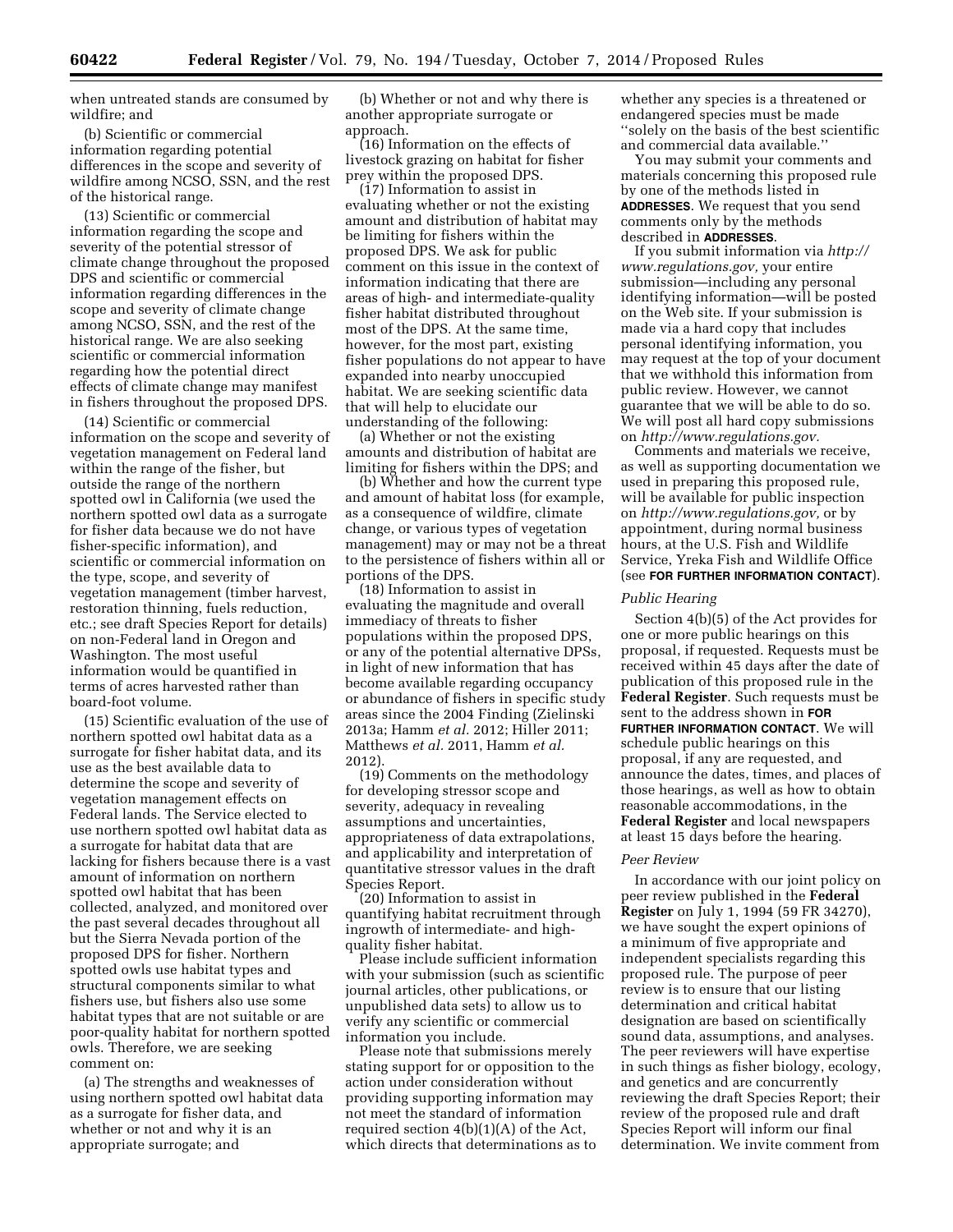the peer reviewers during this public comment period.

#### **Previous Federal Actions**

On June 5, 1990, we received a petition from Sierra Biodiversity Project to list the Pacific fisher (*Martes pennanti pacifica*) as endangered in California, Oregon, and Washington. We published a notice in the **Federal Register** (56 FR 1159) on January 11, 1991, stating that, while the petition provided evidence that the Pacific fisher represented a potential listable entity (''a distinct population that interbreeds''—a definition that predates the 1996 policy (61 FR 4722) regarding the recognition of distinct vertebrate populations), it did not present substantial information indicating that the requested action may be warranted.

On December 29, 1994, we received a petition from the Biodiversity Legal Foundation to list two fisher (*Martes pennanti*) populations in the western United States (the Coastal Range population in Washington, Oregon, and California; and the Rocky Mountain population in Idaho, Montana, and Wyoming) as threatened. On March 1, 1996, the Service published a notice in the **Federal Register** (61 FR 8016) finding that the petition did not present substantial information indicating that the two fisher populations at issue constitute distinct vertebrate population segments listable under the Act.

On December 5, 2000, we received from the Center for Biological Diversity and other groups a petition dated November 28, 2000, to list a DPS of the fisher that includes portions of California, Oregon, and Washington as an endangered species pursuant to the Act, and to concurrently designate critical habitat for this distinct population segment. A court order was issued on April 4, 2003, by the U.S. District Court, Northern District of California, that required us to submit for publication in the **Federal Register** a 90 day finding on the November 2000 petition (*Center for Biological Diversity, et al.* v. *Norton, et al.,* No. C 01–2950 SC). On July 10, 2003, we published a 90-day petition finding (68 FR 41169) that the petition provided substantial information that listing may be warranted and initiated a 12-month status review. Through a stipulated order, the court set a deadline of April 3, 2004, for the Service to make a 12 month finding under 16 U.S.C. 1533(b)(3)(B). On April 8, 2004, we published a 12-month status review (69 FR 18769) finding (2004 Finding) that the West Coast DPS of fisher was warranted for listing, but was precluded by higher priority actions; through the

2004 Finding, the West Coast DPS of fisher was added to our candidate species list. Candidates are those fish, wildlife, and plants for which we have on file sufficient information on biological vulnerability and threats to support preparation of a listing proposal, but for which development of a listing regulation is precluded by other higher priority listing activities. The West Coast DPS of fisher was included in all of our subsequent annual Candidate Notice of Reviews (CNORs) (78 FR 70103, November 22, 2013; 77 FR 69993, November 21, 2012; 76 FR 66370, October 26, 2011; 75 FR 69222, November 10, 2010; 74 FR 57804, November 9, 2009; 73 FR 75176, December 10, 2008; 72 FR 69034, December 6, 2007; 71 FR 53756, September 12, 2006; 70 FR 24870, May 11, 2005). The West Coast DPS of fisher has a listing priority number of 6, which reflects a species with threats that are high in magnitude and not imminent.

On June 10, 2007, Sierra Forest Products, Inc., challenged the Service's April 8, 2004, Finding of warranted but precluded for the West Coast DPS of the fisher by asserting that the Service violated the Act and the Administrative Procedure Act by failing to specify whether the West Coast DPS of the fisher is a DPS of a species or a DPS of a subspecies (*Sierra Forest Products, Inc,* v. *Kempthorne et al.,* No. 2:1007– cv–00060–JAM GGH). On June 6, 2008, the Eastern District Court in California determined the record contained scientific support for the Service's determination that the West Coast DPS of the fisher is a DPS of a species and that the Service's determination in this regard was not arbitrary, capricious, an abuse of discretion, or otherwise not in accordance with law. On appeal, the Ninth Circuit affirmed the District Court finding by memorandum opinion issued January 6, 2010 (*Sierra Forest Products, Inc.,* v. *Kempthorne, et al.* (No. 08– 16721)).

On April 8, 2010, the Center for Biological Diversity challenged the Service's alleged lack of expeditious progress on pending listing proposals, and in particular regarding the west coast DPS of fisher, for species for which the Service had found listing to be warranted but precluded (*Center for Biological Diversity* v. *Salazar (*No. *3:10–cv–01501–JCS)(N.D. California*)). This challenge was resolved by stipulated dismissal and approved by the court on October 5, 2011, based on the Service's agreement in the context of a larger multidistrict litigation to submit a proposed rule or a not-warranted finding regarding the West Coast DPS of fisher to the **Federal Register** by the end

of Fiscal Year (September 30) 2014 (*In re Endangered Species Act Section 4 Deadline Litig.,* Misc. Action No. 10–377 (EGS), MDL Docket No. 2165 (D.D.C.)).

We published a notice of initiation of status review and solicitation of new information for the West Coast DPS of fisher in the **Federal Register** on March 19, 2013 (78 FR 16828).

### **Background**

### *Distinct Population Segment Analysis*

Based on the November 28, 2000, petition, we considered whether the potential distinct vertebrate population segment (DPS) of fisher as described by the petitioners meets the definition of a DPS as described in the Service's Policy Regarding the Recognition of Distinct Vertebrate Population Segments under the Endangered Species Act (DPS Policy) (61 FR 4722; February 7, 1996).

Under section 3(16) of the Act, we may consider for listing any species, including subspecies, of fish, wildlife, or plants, or any DPS of vertebrate fish or wildlife that interbreeds when mature (16 U.S.C. 1532(16)). Such entities are considered eligible for listing under the Act (and, therefore, are referred to as listable entities), should we determine that they meet the definition of an endangered or threatened species.

Under the Service's DPS Policy, three elements are considered in the decision concerning the establishment and classification of a possible DPS. These elements include:

(1) The discreteness of a population in relation to the remainder of the species to which it belongs;

(2) The significance of the population segment to the species to which it belongs; and

(3) The population segment's conservation status in relation to the Act's standards for listing, delisting, or reclassification (i.e., is the population segment endangered or threatened).

In evaluating the distribution of fisher in the species' West Coast range, we examined information in published range maps, published works that included historical occurrences, unpublished studies related to fisher distribution, and other submitted data. Fisher distribution in the species' West Coast range is discussed in detail in the ''Distribution'' section of the draft Species Report (Service 2014, pp. 23– 46). We made a DPS determination in our initial 2004 Finding (April 8, 2004; 69 FR 18769); below we summarize discreteness and significance for fisher in the species' West Coast range.

#### Discreteness

Under the DPS policy, a population segment of a vertebrate taxon may be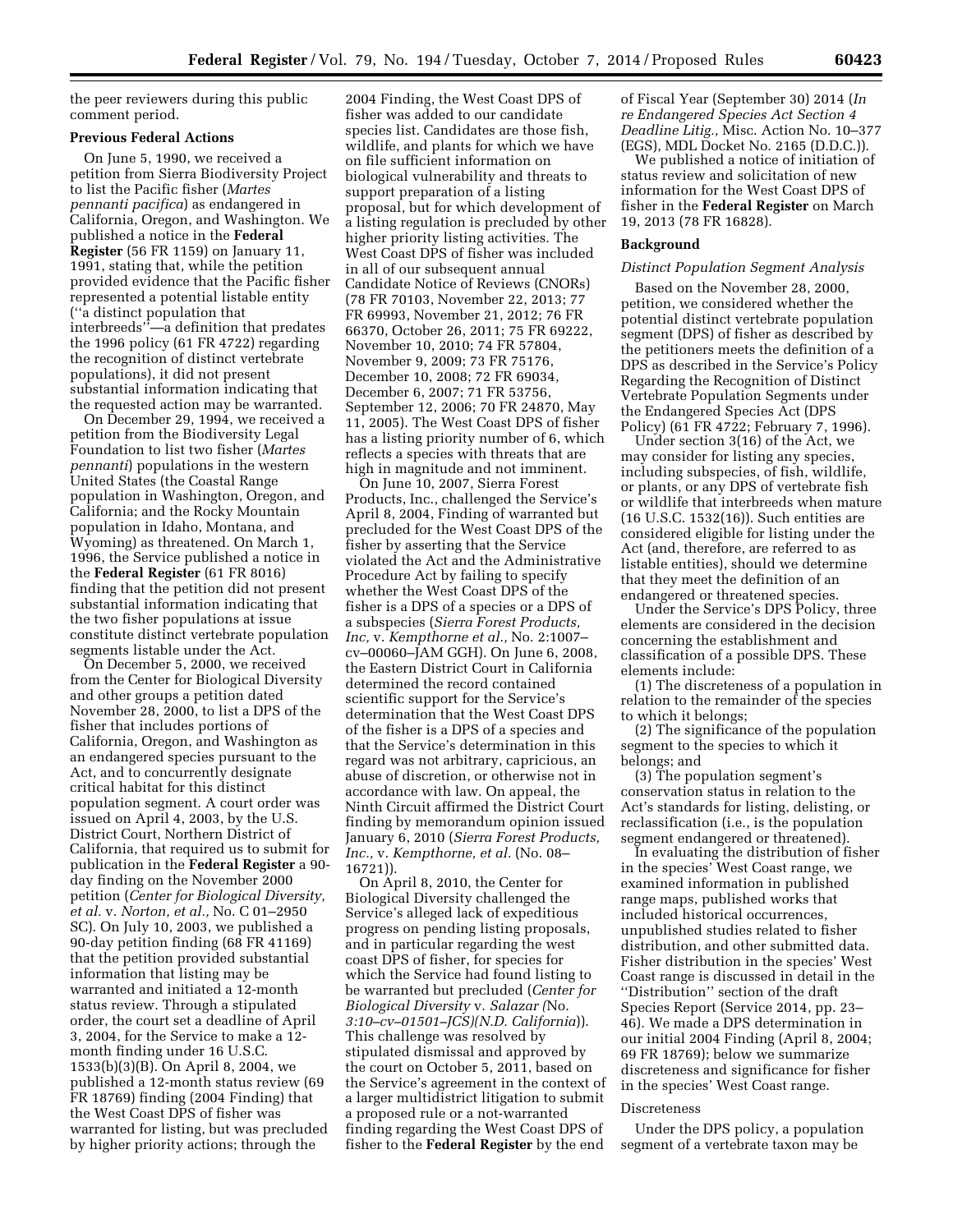considered discrete if it satisfies either one of the following conditions:

(1) It is markedly separated from other populations of the same taxon as a consequence of physical, physiological, ecological, or behavioral factors. Quantitative measures of genetic or morphological discontinuity may provide evidence of this separation.

(2) It is delimited by international governmental boundaries within which differences in control of exploitation, management of habitat, conservation status, or regulatory mechanisms exist that are significant in light of section  $4(a)(1)(D)$  of the Act.

Under the Service's DPS policy, a population segment of a vertebrate taxon may be considered discrete if it is either markedly separate or delimited by international governmental boundaries. All West Coast populations of fishers are markedly separated from fisher populations to the east by geographical barriers, unsuitable habitat, and urban development. The native fisher populations on the West Coast are separated from native populations to the north by approximately 900 km (560 mi), and it is extremely unlikely that transient individuals could disperse far enough to provide a functional population connection between the native NCSO population and Canadian populations. In addition, the Olympic National Park (ONP) reintroduced population is also physically isolated from known fisher populations in British Columbia by 400 km (250 mi) and by urban development in the greater Seattle/Vancouver area. In summary, fisher populations on the West Coast in Washington, Oregon, and California are geographically isolated from all other populations of the species. Therefore, the marked separation condition for discreteness is met by geographical filters/barriers, urban development, and distances that are beyond the known dispersal distance of fishers.

Regarding the international governmental boundaries condition for discreteness, we conclude that this condition can also be met due to differences in exploitation, management of habitat, conservation status, and regulatory mechanisms between the United States and Canada that collectively play a role in delimiting the northern boundary of the analysis area along the international border with Canada. These differences include the United States' land management under the National Forest Management Act of 1976, as amended (16 U.S.C. 1600), and the Federal Land and Policy Management Act (43 U.S.C. 1712), which provide for protection of wildlife habitat; many of the associated

management plans address fisher as a sensitive species (Service 2014, pp. 117–124). Alternatively, Canada has no overarching forest practice laws governing management of its national lands similar to those in the United States. In addition, the fisher can be legally harvested by licensed trappers under regional regulations in Canada, whereas trapping the species has been prohibited for decades in Washington, Oregon, and California (Service 2014, pp. 106–108). Overall, both the marked separation and international governmental boundary conditions are met, and they each individually satisfy the discreteness element of the DPS policy for the fisher in the species' West Coast range.

#### Significance

If a population segment is considered discrete under one or more of the conditions described in the Service's DPS policy, its biological and ecological significance will be considered in light of Congressional guidance that the authority to list DPSs be used ''sparingly'' (see Senate Report 151, 96th Congress, 1st Session). In making this determination, we consider available scientific evidence of the DPS's importance to the taxon to which it belongs. Since precise circumstances are likely to vary considerably from case to case, the DPS policy does not describe all the classes of information that might be used in determining the biological and ecological importance of a discrete population. However, the DPS policy describes four possible classes of information that provide evidence of a population segment's biological and ecological importance to the taxon to which it belongs. As specified in the DPS policy (61 FR 4722, February 7, 1996), this consideration of the population segment's significance may include, but is not limited to, the following:

(1) Persistence of the DPS in an ecological setting unusual or unique to the taxon;

(2) Evidence that loss of the DPS would result in a significant gap in the range of a taxon;

(3) Evidence that the DPS represents the only surviving natural occurrence of a taxon that may be more abundant elsewhere as an introduced population outside its historical range; or

(4) Evidence that the DPS differs markedly from other populations of the species in its genetic characteristics.

To be considered significant, a population segment needs to satisfy only one of these conditions, or other classes of information that might bear on the biological and ecological

importance of a discrete population segment, as described in the DPS policy (61 FR 4722, February 7, 1996). Three of these criteria are met for the fisher in the species' West Coast range. We found that loss of the species from its West Coast range in the United States would represent a significant loss of the species from a unique ecological setting because fishers in the West Coast inhabit landscapes dominated by different forest types, climate, and predator-prey relationships compared to fishers in the rest of the range of the taxon. We also found that loss of the West Coast populations of fisher would result in a significant gap in the range because it would significantly impact representation of the species by shifting the southern boundary of the taxon more than 1,600 km (994 mi) to the north and would create a significant gap in the range of the taxon because of its situation at the southern periphery of the species' range. Finally, we found that populations of fisher in the species' West Coast range (NCSO and SSN) differ markedly from other populations of the species in their genetic characteristics because these native fisher populations on the West Coast are genetically distinct from fishers in the remainder of North America (for example, Canada, Rocky Mountains, and Great Lakes) and from each other. As a result, loss of the fisher in the species' West Coast range would result in the reduction in the species' genetic diversity. Overall, the unusual or unique ecological setting, significant gap in the range of the taxon, and marked genetic differences conditions are met, and they each individually satisfy the significance element of the DPS policy for fisher in the species' West Coast range.

## *Summary of DPS Analysis Regarding Fisher in Its West Coast Range*

Given that both the discreteness and the significance elements of the DPS policy are met for fisher in the species' West Coast range, we find that the West Coast DPS of fisher is a valid DPS. Therefore, the West Coast DPS of fisher is a listable entity under the Act, and we now assess this DPS's conservation status in relation to the Act's standards for listing, delisting, or reclassification (i.e., whether this DPS meets the definition of an endangered or threatened species under the Act).

### *Draft Species Report*

We found the West Coast DPS of fisher to be warranted for listing in 2004 and each subsequent year in the CNOR. Also, we completed a draft Species Report incorporating new information that has become available since the 2004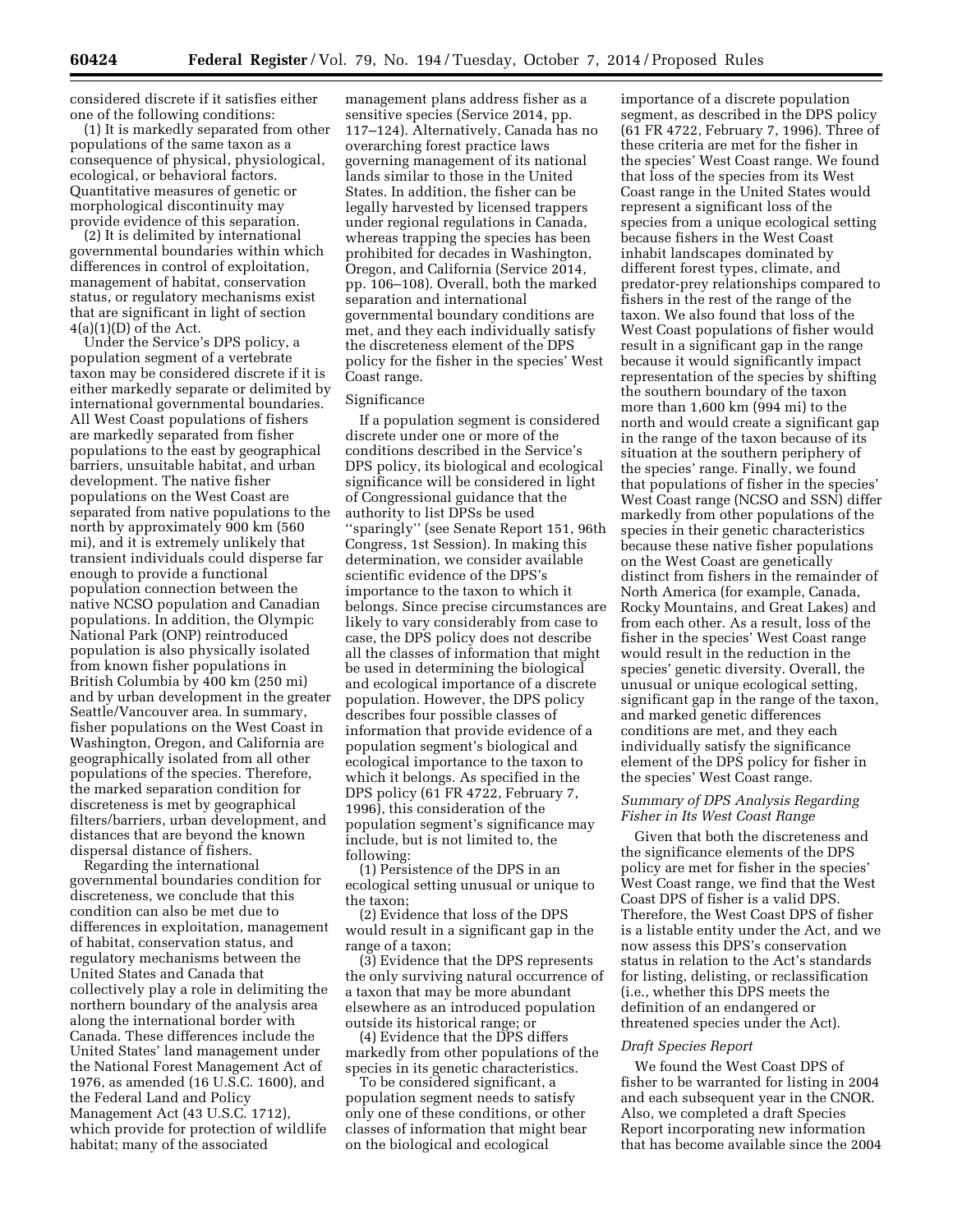Finding, including new genetic and survey information. The analysis area in

the draft Species Report covers the range of the 2004 Finding. **BILLING CODE 4310–55–P** 

 $\equiv$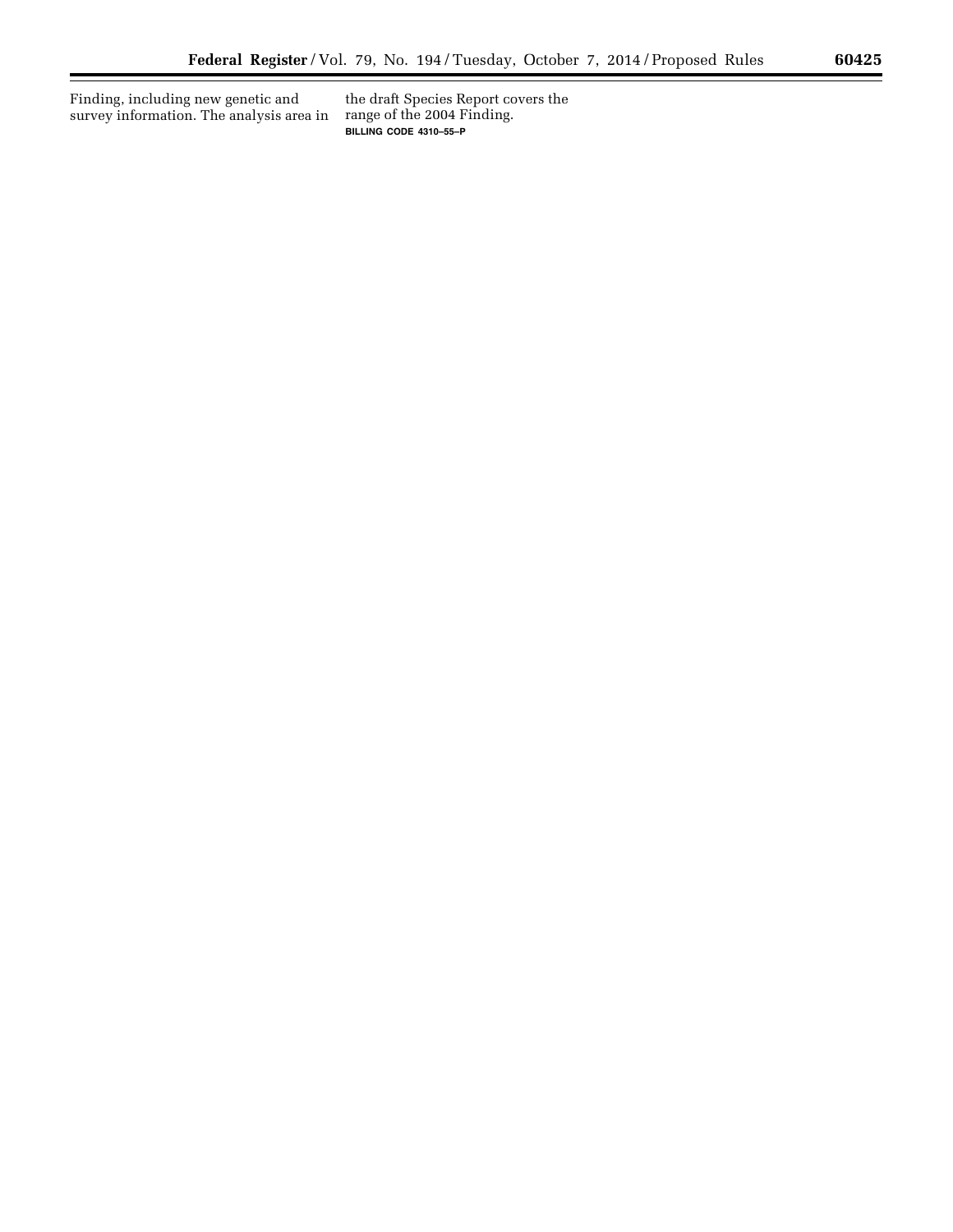Figure 1. West Coast DPS of fisher (historical range and 2004 Finding range boundary). The black dots represent high reliability fisher detections from 1993 to present, and the white circles represent all fisher observations (low, moderate, and high reliability) before 1993. Please note that the ONP population here is represented by a single black dot, and this representation is based on the information we received from the Washington Department of Fish and Wildlife.



A thorough review of the taxonomy, life history, and ecology of the West

Coast Distinct Population Segment (DPS) of fisher is presented in the draft Species Report (Service 2014; *[http://](http://www.fws.gov/cno/es/fisher/) [www.fws.gov/cno/es/fisher/;](http://www.fws.gov/cno/es/fisher/) http://*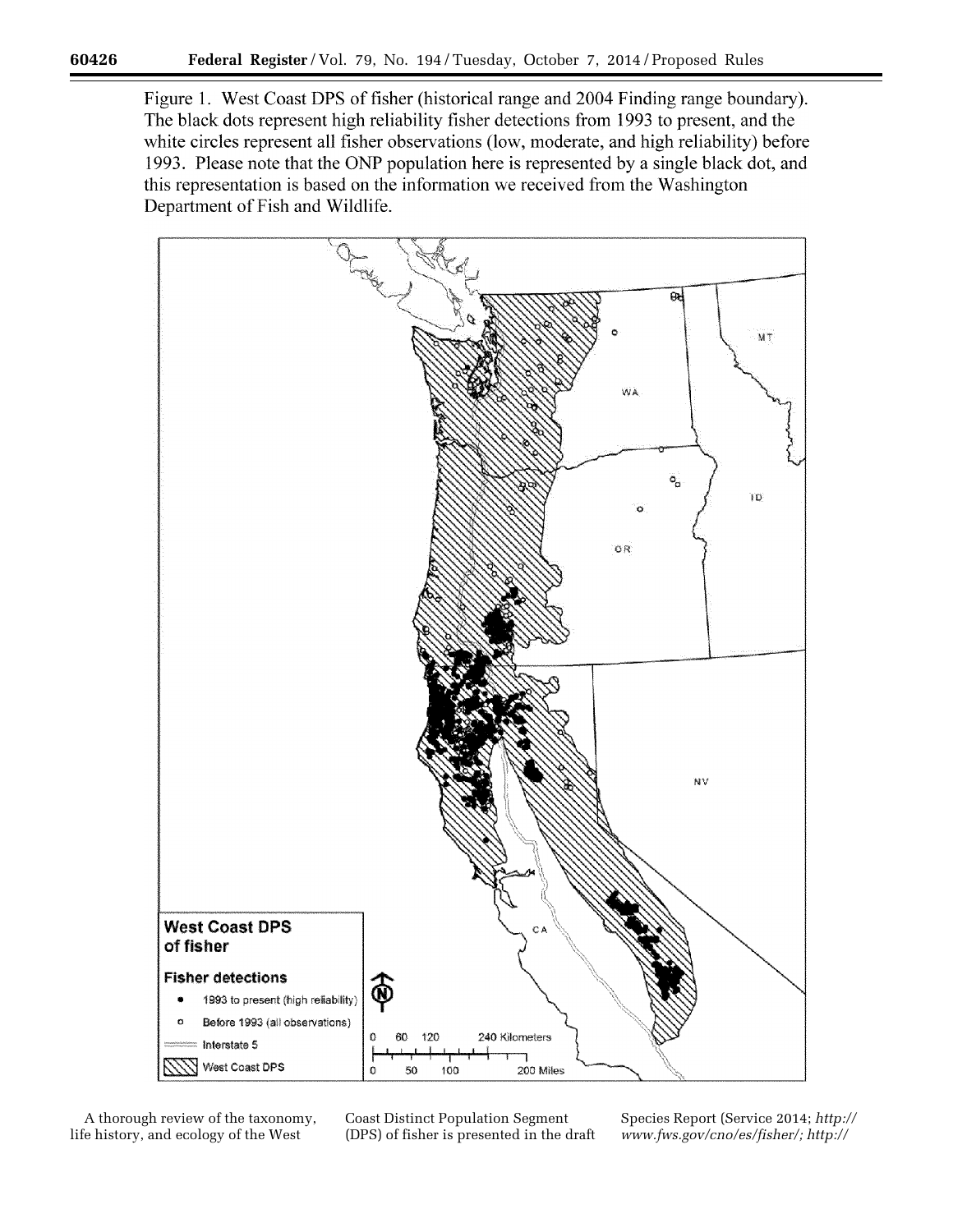*[www.regulations.gov](http://www.regulations.gov)*). The fisher is a medium-sized light-brown to dark blackish-brown mammal, with the face, neck, and shoulders sometimes being slightly gray; the chest and underside often has irregular white patches. The fisher is classified in the order Carnivora, family Mustelidae, a family that also includes weasels, mink, martens, and otters (Service 2014, pp. 8–9). The occurrence of fishers at regional scales is consistently associated with low- to mid-elevation environments of coniferous and mixed conifer and hardwood forests with characteristics of late-successional forests (large-diameter trees, coarse downed wood, and singular features of large snags, tree cavities, or deformed trees). Historically, fishers were welldistributed throughout the analysis area in the habitats described above. In Washington and Oregon, outside of the existing known populations, fishers are considered likely extirpated (although on occasion individual fishers may be detected). In California, recent survey efforts have not detected fishers in the northern Sierra Nevada, outside of the reintroduced population. Key fisher habitat includes forests with diverse successional stages containing a high proportion of mid- and late-successional characteristics. Throughout their range, fishers are obligate users of tree or snag cavities for denning, and they select resting sites with characteristics of latesuccessional forests. Late-successional forest characteristics are maintained and recruited in the forest through ecological process such as fire, insectrelated tree mortality, disease, and decay (Service 2014, pp. 13–18).

Fishers are found only in North America, and the West Coast DPS encompasses the area where fishers historically occurred throughout western Washington, western Oregon, and California to the Sierra Nevada (Service 2014, p. 26). Currently, the West Coast DPS of fisher occurs in two original native populations (Northern California–Southwestern Oregon Population (NCSO) and the Southern Sierra Nevada Population (SSN)) and three reintroduced populations (Northern Sierra Nevada Reintroduced Population (NSN) in California, Southern Oregon Cascades (SOC) Reintroduced Population in Oregon, and the Olympic Peninsula Reintroduced Population (ONP) in Washington) (Service 2014, p. 34). There have been several approaches used to estimate the NCSO population size in the literature. Based on these various approaches, the NCSO population estimates range from a total population size of 258 to 4,018.

For the SSN, population estimates reveal approximately 300 fishers (Service 2014, pp. 37–42). Regarding the reintroduced populations, the SOC has persisted for more than 30 years, despite an apparently small geographic extent, but does not exhibit evidence of broadscale population expansion. Both the ONP and the NSN have been reintroduced within the past 10 years, and it is too early to determine if the populations will persist. Current indications are encouraging, but it will take time to determine population trend and stability of these two new reintroductions (Service 2014, pp. 43– 46).

### **Summary of Biological Status and Threats**

The Act directs us to determine whether any species is an endangered species or a threatened species because of any factors affecting its continued existence, as described below. We completed a comprehensive assessment of the biological status of the West Coast DPS of fisher, and we prepared a report of the assessment (draft Species Report), which provides a thorough account of the species' biology and stressors. In this section, we summarize the information presented in that assessment (draft Species Report), which can be accessed at Docket FWS– R8–ES–2014–0041 on *[http://](http://www.regulations.gov) [www.regulations.gov](http://www.regulations.gov)* and at *[http://](http://www.fws.gov/cno/es/fisher/) [www.fws.gov/cno/es/fisher/.](http://www.fws.gov/cno/es/fisher/)* Section 4 of the Act (16 U.S.C. 1533) and implementing regulations (50 CFR 424) set forth procedures for adding species to, removing species from, and reclassifying species on the Federal Lists of Endangered and Threatened Wildlife and Plants. Under section 4(a)(1) of the Act, a species may be determined to be an endangered or threatened species based on any of the following five factors:

(A) The present or threatened destruction, modification, or curtailment of its habitat or range;

(B) Overutilization for commercial, recreational, scientific, or educational purposes;

(C) Disease or predation; (D) The inadequacy of existing regulatory mechanisms; or

(E) Other natural or manmade factors affecting its continued existence.

A species is an endangered species for purposes of the Act if it is in danger of extinction throughout all or a significant portion of its range, and is a threatened species if it is likely to become an endangered species within the foreseeable future throughout all or a significant portion of its range.

In making this finding, information pertaining to the West Coast DPS of fisher in relation to the five factors provided in section 4(a)(1) of the Act is summarized below, based on the analysis of stressors affecting fisher contained in the draft Species Report. In considering what stressors might constitute threats, we must look beyond the mere exposure of the species to the stressor to determine whether the species responds to the stressor in a way that causes actual negative impacts to the species. If there is exposure to a stressor, but no response, or only a positive response, that stressor is not a threat. If there is exposure and the species responds negatively, the stressor may be a threat and we then attempt to determine the scope, severity, and impact of the potential threat. If the threat is having a significant impact on the species, it may drive or contribute to the risk of extinction of the species such that the species warrants listing as an endangered or threatened species as those terms are defined by the Act. This determination does not necessarily require empirical proof of a threat. The combination of exposure and some corroborating evidence of how the species is likely impacted could suffice. The mere identification of stressors that could impact a species negatively is not sufficient to compel a finding that listing is appropriate; we require evidence that these stressors are operative threats that act on the species to the point that the species meets the definition of an endangered or threatened species under the Act.

The draft Species Report represents a comprehensive review of the West Coast DPS of fisher and provides a thorough account of the species' biology and stressors. In the draft Species Report, we reviewed and evaluated past, current, and potential future stressors that may be affecting fishers in the analysis area. For each stressor, we used the best information available to us to estimate the timing, scope, and severity of the potential stressor, noting where stressors may differ regionally (among sub-regions) (Service 2014, pp. 46–51). The sub-regions analyzed in the draft Species Report include: Coastal Washington, Western Washington Cascades, and Eastern Washington Cascades (in Washington); Coastal Oregon, Western Oregon Cascades, and Eastern Oregon Cascades (in Oregon); Northern California–Southwestern Oregon (in Oregon and California); and Sierra Nevada (in California) (Service 2014, p. 47). For the estimations in these sub-regions, we defined stressors as the activities or processes that have caused,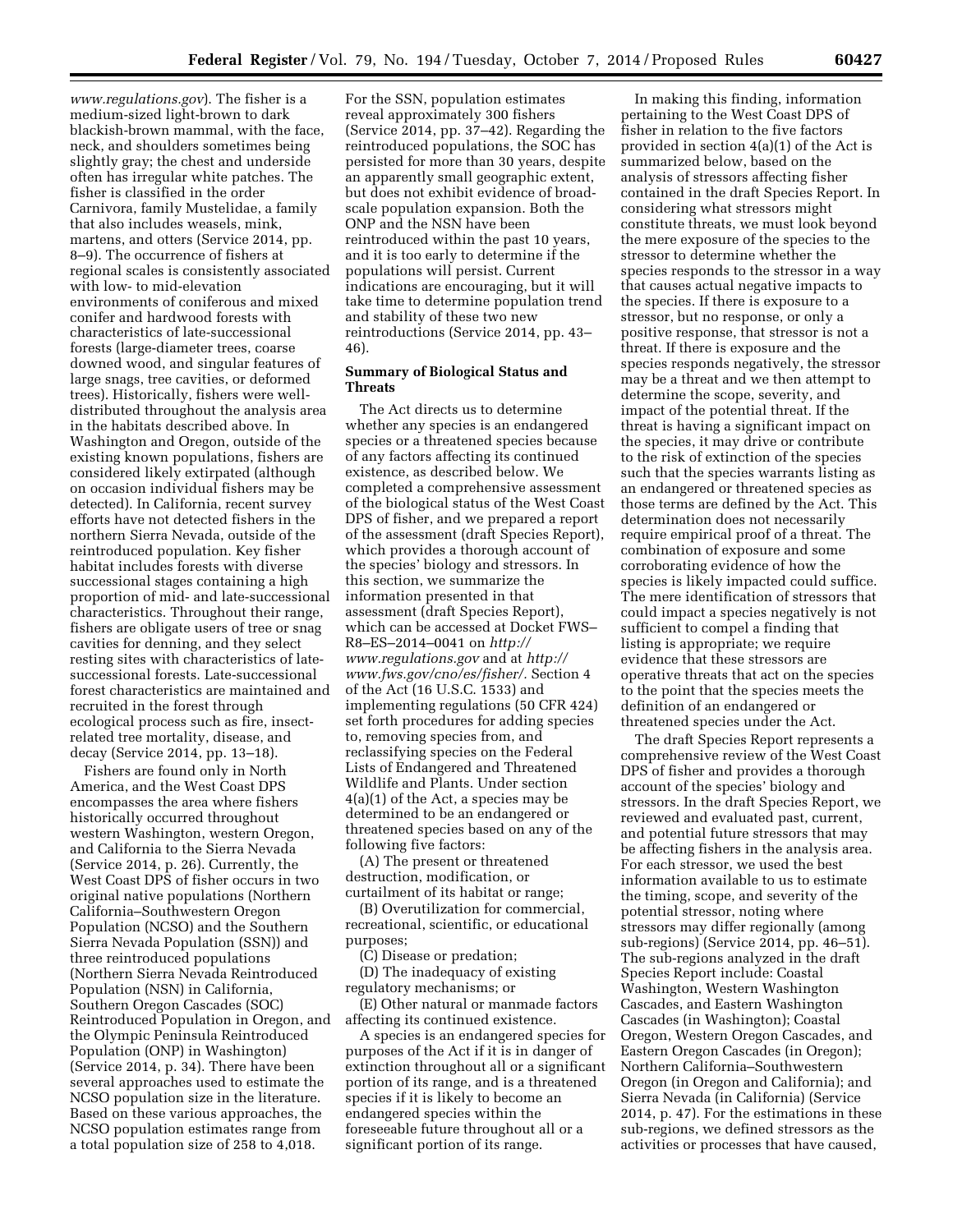are causing, or may cause in the future the destruction, degradation, or impairment of West Coast fisher populations or their habitat.

The *timing* is the time period that we can be reasonably certain the stressor is acting on fisher populations or their habitats. The *scope* is the proportion of the fisher analysis area sub-region that can reasonably be expected to be affected by a stressor within the appropriate time period of the stressor, given continuation of current circumstances and trends. The *severity*  is the level of damage to fisher populations or their habitat (within the scope) that can reasonably be expected from the stressor within the appropriate period for the given stressor assuming continuation of current circumstances and trends. Note that, for the stressors related to habitat, the severity is the percent of habitat within the scope that is likely to be lost over 40 years, whereas for the stressors related to direct mortality, the severity is the percent of animals within the scope that are estimated to die annually. Therefore, a direct comparison cannot be made between the stressors related to habitat and those related to direct mortality of fishers. Please refer to the draft Species Report for the time period over which we analyzed each stressor. The timing (immediacy) of each stressor was assessed independently based upon the nature of the stressor and time period that we can be reasonably certain the stressor is acting on fisher populations or their habitats. In general, we considered that the trajectories of the stressors acting on fisher populations within the analysis area could be reasonably anticipated over the next 40 years (Service 2014, pp. 46–49).

The values and explanations for the scope and severity for each potential stressor in the draft Species Report reflect our current best estimate, but we acknowledge that other estimates are also possible. Depending on the level of data available for each stressor, we made relative estimates of the impacts of the various stressors discussed above between sub-regions. In some cases we had empirical data that supported our estimates (e.g., mortality estimates for some sub-regions), and in others we extrapolated because we did not have data available for that area or we extrapolated from other areas. Therefore, our estimates have the greatest degree of certainty for estimates of mortality derived from studies in areas with extant populations of fishers. Estimates derived from extrapolations of data from one sub-region to another or applied to areas not currently occupied by fishers have greater uncertainty (for

habitat stressors) or are not applicable (for stressors related to direct mortality). We utilized these estimates to help us assess the gross level of impact of the various stressors, rather than as a precise quantification, and we recognize that we may further refine these estimates upon review of additional information prior to our final listing determination. Please refer to the narrative sections for each stressor in the draft Species Report for important caveats in interpreting scope and severity estimates.

# *Analysis Under Section 4(a)(1) of the Act*

The Act directs us to determine whether any species is an endangered species or a threatened species because of any of the factors outlined in section 4(a)(1) of the Act that may affect its continued existence. In this section, information regarding the status and threats to this species in relation to the five factors is summarized below.

All potential stressors currently acting upon the West Coast DPS of fisher or likely to affect the species in the future are evaluated and addressed in the draft Species Report; below we consider those stressors in light of the statutory factors identified above. The reader is directed to the draft Species Report for a more detailed discussion of the stressors summarized in this document (*<http://www.fws.gov/cno/es/fisher/>*).

The draft Species Report evaluated the biological status of the species and each of the potential stressors affecting its continued existence (Service 2014, entire). It was based upon the best available scientific and commercial data and the expert opinion of the draft Species Report team members. Based on the analyses and discussion contained therein, in this document we evaluated potential habitat stressors including wildfire, emergency fire suppression actions, and post-fire management actions; climate change; current vegetation management; and human development (Factor A). We also evaluated potential stressors related to direct mortality of fishers including trapping and incidental capture, research activities, disease or predation, collision with vehicles, and exposure to toxicants (Factors B, C, and E). Finally, we evaluated the inadequacy of existing regulatory mechanisms (Factor D) and other natural or manmade factors affecting its continued existence including direct climate effects and small population size (Factor E).

Factor A. The Present or Threatened Destruction, Modification, or Curtailment of the Species' Habitat or Range

### Wildfire and Fire Suppression

Our evaluation of the effects of wildfire on fisher habitat included those activities associated with fire suppression that may result in removal of fisher habitat (for example, backburning, fuel breaks, and snag removal). For the wildfire and fire suppression stressor, we found that the naturally occurring fire regimes vary widely across the analysis area, and, therefore, the effects of wildfire are also likely to vary geographically. In general, high-severity fire has the potential to permanently remove suitable fisher habitat, and is very likely to remove habitat for a period of many decades while the forest regrows. Moderateseverity fire may also remove habitat, but likely in smaller patches and for a shorter length of time. Low-severity fire may reduce some elements of fisher habitat temporarily, but in general is unlikely to remove habitat.

Fishers' behavioral and population responses to fires are unknown within the West Coast range, but it seems likely based on fishers outside of the West Coast range and other related species that large fires, particularly those of higher severity and larger scale, could cause shifts in home ranges and movement patterns, lower the fitness of fishers remaining in the burned area (due to increased predation, for example), or create barriers to dispersal. Fire suppression actions and post-fire management have the potential to exacerbate the effects of wildfire on fisher habitat. Overall, we found that the scope and severity for this stressor were the highest for the Sierra Nevada and northern California–southwestern Oregon areas; these are the two areas where the two remaining original native populations of fishers are found. Because there is evidence of increasing fire severity in yellow pine–mixedconifer forests, which include the majority of fisher habitat in the Sierra Nevada, the estimate of the severity of stressors related to wildfire is likely to be an underestimate. Also, because fisher habitat in the Sierra Nevada occurs in a narrow band running north to south, fires burning at high severity within fisher habitat have the potential to severely disrupt north–south connectivity of habitat within the Sierra Nevada which, if lost, could prevent population expansion. In addition, forests burned at high severity in this region may be replaced by chaparral or grassland, which may represent a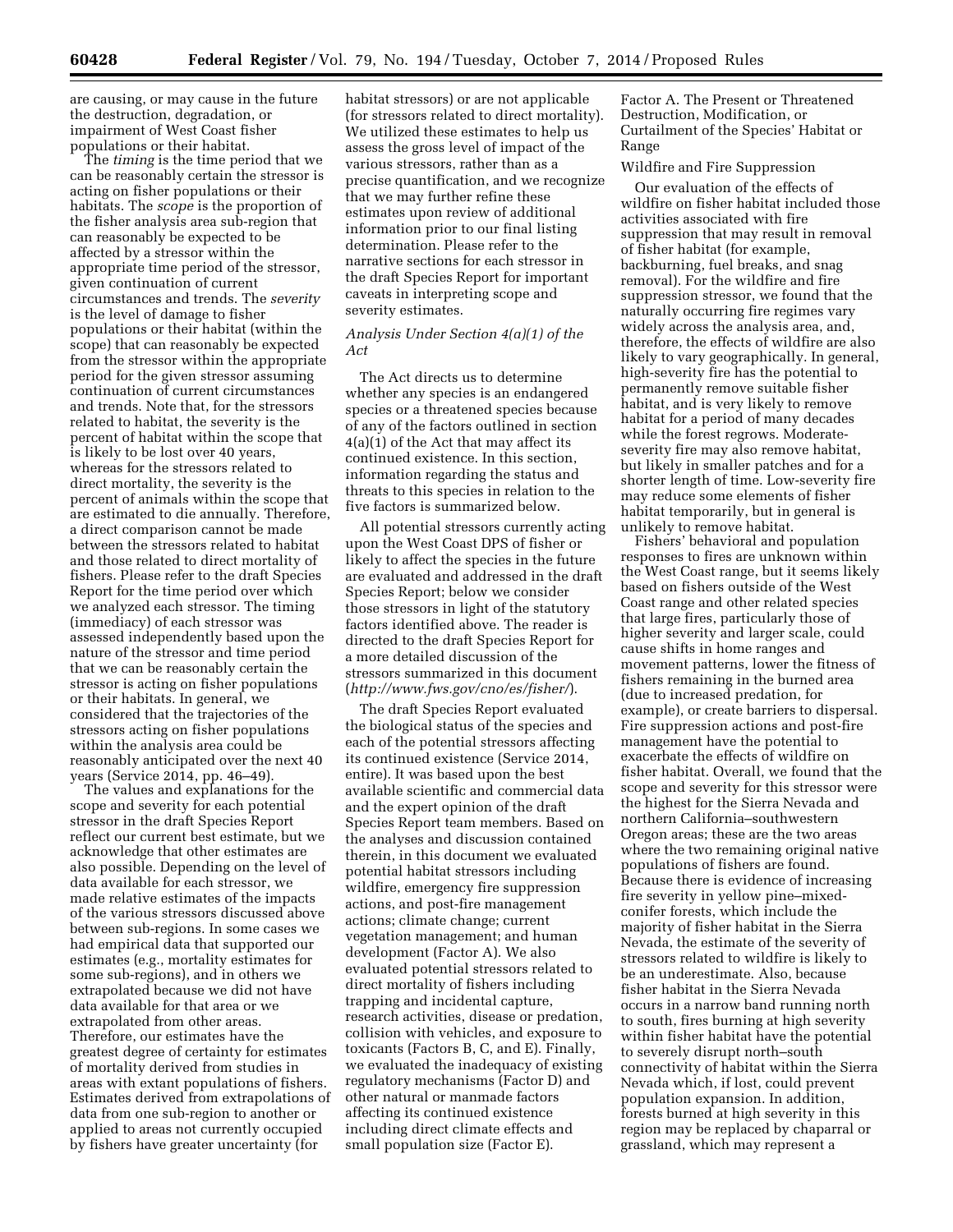permanent loss of fisher habitat. The fire regime in northern California and southwestern Oregon is historically extremely variable, as is the forest composition within this region. In forests with a large hardwood or redwood component, post-fire stumpsprouting may speed the recovery of fisher habitat. However, fisher habitat is highly fragmented in many parts of northern California and southwestern Oregon, and even temporary losses of habitat may impede dispersal and increase fragmentation of the resident fisher population. Throughout most of Oregon and Washington, the scope and severity for this stressor were lower than the Sierra Nevada and northern California–southwestern Oregon areas; however, high-severity fires that remove fisher habitat have the potential to further disrupt habitat connectivity and availability (Service 2014, pp. 57–71).

We consider wildfire and fire suppression to be a threat to fisher habitat now and in the future because the frequency and size of wildfires is increasing; we expect this trend to continue into the future; and based on fishers outside of the West Coast range and other related species, we predict that large fires (particularly those of higher severity and larger scale) will cause shifts in home ranges and movement patterns, lower the fitness of fishers remaining in the burned area, and create barriers to dispersal. We consider fire and fire suppression to be particularly problematic in the SSN because of the narrow band of habitat that comprises SSN and the small population size. The degree to which fire-related effects impact NCSO is lower than SSN because the NCSO does not exist in a narrow band of habitat but rather covers a larger area. However, fire and fire suppression will likely have a negative effect on NCSO because fire will decrease connectivity in the highly fragmented habitat of NCSO. It is difficult to fully determine the impact at NCSO because the locations and severities of future fires relative to important habitat components are not known at this time. In Washington and areas of Oregon outside of NCSO, the effect of fire in scope and severity is lower than the other areas, and much of this area is considered to be unoccupied. Fire in these areas is likely to have a negative impact on existing fisher populations only if they occur within or in proximity to occupied areas; however, as with NCSO, it is difficult to fully determine the potential impact because the locations and severities of future fires relative to

important habitat components are not known at this time.

#### *Climate Change*

Climate change is ongoing, and its effects on fisher habitat are already occurring in some areas and are likely to increase and become more readily perceptible in the future. Overall, fisher habitat is likely to be affected by climate change, but the severity will vary, potentially greatly, among different regions, with effects to fishers ranging from negative, neutral, or potentially beneficial. Climate change is likely to affect fisher habitat by altering the structure and tree species composition of fisher habitat, and also through the changes to habitat of prey communities and ultimately on prey availability. These effects may cause mortality, decrease reproductive rates, alter behavioral patterns, or lead to range shifts. However, studies of climate change present a range of effects including some that indicate conditions could remain suitable for fisher. Climate throughout the analysis area is projected to become warmer over the next century, and in particular, summers will be hotter and drier, with more frequent heat waves. In the northern portion of the analysis area, winters will likely become wetter, but even these areas will likely experience increased water deficits during the growing season. Modeling projections are done at a large scale, and effects to species can be complex, unpredictable, and highly influenced by local-level biotic and abiotic factors. Although many climate models generally agree about the changes in temperature and precipitation, the consequent effects on vegetation are more uncertain. Therefore, it is not clear how changes in forest type, species composition, or growth rate will affect the availability of fisher habitat and its ability to support fisher populations (Service 2014, pp. 71–84). Consequently, at this time, climate change is not viewed as a threat to fisher habitat now or in the future, although we will continue to seek additional information concerning how climate change may affect fisher habitat.

#### *Vegetation Management*

Vegetation management techniques of the past (primarily timber harvest) have been implicated as one of the two primary causes for fisher declines across the United States. Many fisher researchers have suggested that the magnitude and intensity of past timber harvest is one of the main reasons fishers have not recovered in Washington, Oregon, and portions of California, as compared to the

northeastern United States (Service 2014, pp. 54–56). Current vegetation management techniques have, and can, substantially modify the overstory canopy, the numbers and distribution of structural elements, and the ecological processes that create them. There are also areas where habitat may not be the limiting factor for current or potential fisher populations and where habitat is being managed intentionally or incidentally in ways that benefit fisher. For example, the Northwest Forest Plan (NWFP), which was adopted by the U.S. Forest Service and the Bureau of Land Management (BLM) in 1994 to guide the management of more than 24 million ac (9.7 million ha) of Federal lands in Washington, Oregon, and northwestern California within the range of the northern spotted owl, provides the basis for conservation of the spotted owl and other late-successional and old-growth forest associated species, such as fisher, on Federal lands. The NWFP incorporates seven land allocations (Congressionally Reserved Areas, Late Successional Reserves, Adaptive Management Areas, Managed Late Successional Areas, Administratively Withdrawn Areas, Riparian Reserves, and Matrix). Much of the NWFP area currently provides fisher habitat, which is expected to increase over time. The Matrix, which represents only 16 percent of the Federal land within the NWFP area, is the Federal land outside the other six NWFP land allocations and is the area in which most timber harvest and other silvicultural activities will be conducted. Late Successional Reserves (LSRs), which cover 30 percent of the NWFP area, are expected, in combination with the other allocations and standards and guidelines, to maintain a functional, interactive, latesuccessional and old-growth forest ecosystem and are designed to serve as habitat for late-successional and oldgrowth related species including fishers. Scheduled timber harvest is prohibited from LSRs.

In order to evaluate the current vegetation management stressor on Federal land, we used data on harvest of northern spotted owl habitat as a surrogate for the amount of habitat removed or downgraded, which occurs mostly on Matrix lands, by current vegetation management activities. Because of the similarity between fisher and northern spotted owl habitat requirements, we determined this to be one of the best sources of data to evaluate the potential effects of vegetation management on loss of fisher habitat on Federal lands throughout the analysis area. We used timber harvest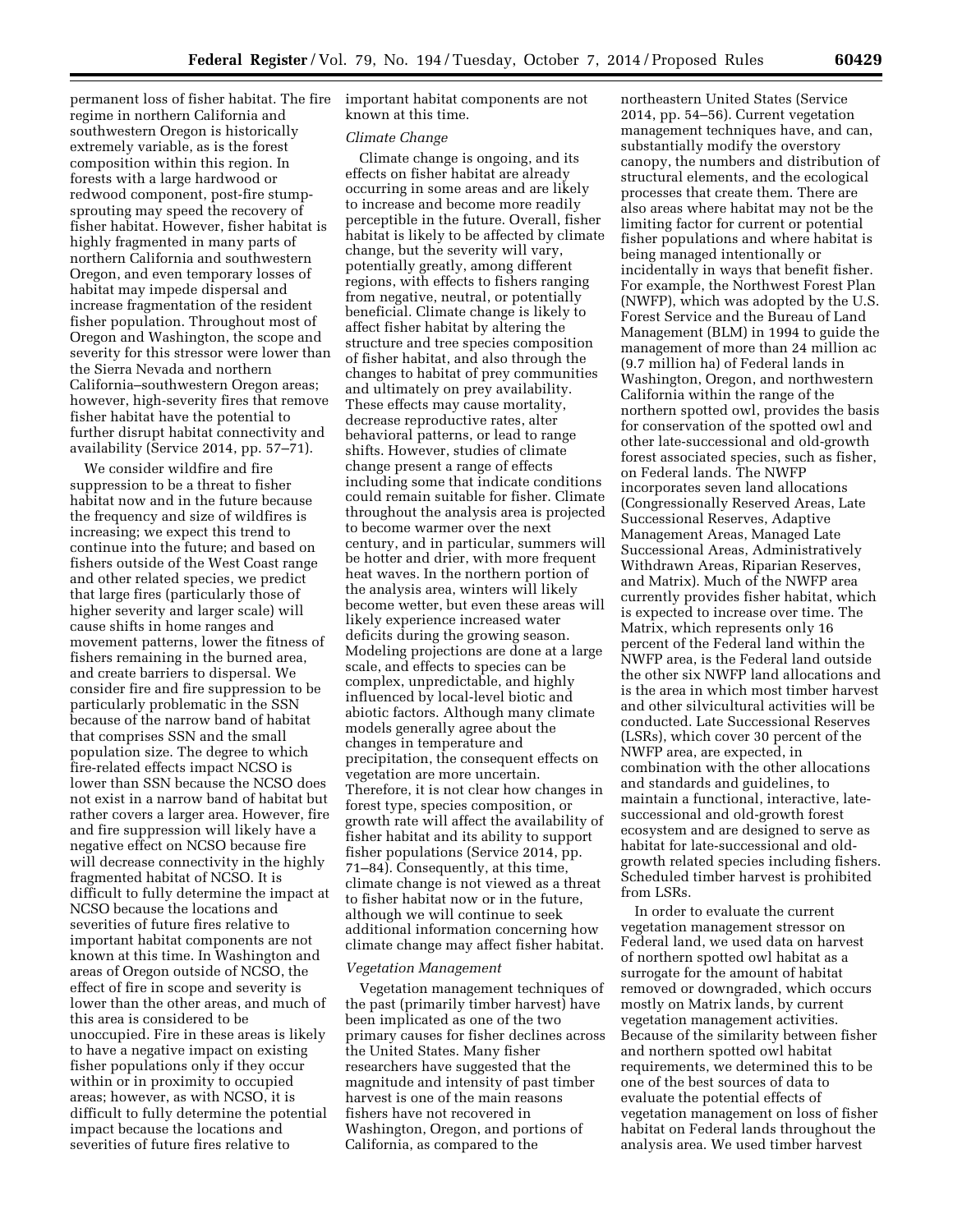acreage data, approved Timber Harvest Plans, and consultations to evaluate the stressor of current vegetation management on fisher habitat.

Our estimates revealed that the total scope of vegetation management (Federal and non-Federal combined) is the highest in the Oregon and Washington Coast Ranges, likely due to the prevalence of non-Federal land ownership in these sub-regions, where timber harvest rates are substantially higher than on Federal lands (where harvest rates have substantially declined over the past two decades); the lowest values for total scope (Federal and non-Federal combined) were in the Western Oregon Cascades and Sierra Nevada. Overall, we note that the scope for non-Federal areas is higher than the scope for Federal areas in all sub-regions. We estimated severity values separately for the Federal and non-Federal portions of the sub-regions. Because we derived the scope of vegetation management by identifying the removal or downgrading of habitat, we ascribed high severity values (60 to 80 percent) for most regions and ownerships within the scope. Data limitations in most subregions prevented us from quantifying what proportion of the treatments in the data sets we used may be outside the scope of habitat loss or downgrade (for example, may include vegetation management activities that may still function as fisher habitat posttreatment), so the severity scores represent our best estimate and are a relatively broad range to incorporate this uncertainty. However, additional data for Federal lands in Washington allowed us to ascribe lower severity values for this ownership in these subregions. Landscapes with reduced canopy cover may affect fisher by providing decreased protection from predation, raising the energy costs of traveling between foraging sites, and providing unfavorable microclimate and decreased abundance or vulnerability of preferred prey species (Service 2014, pp. 84–92).

In analyzing stressors related to habitat loss, we only assessed stressors resulting in habitat loss. We did not account for ingrowth of fisher habitat over our 40-year analysis timeframe and, therefore, provide no values for net habitat loss, although we do acknowledge ingrowth is occurring, primarily on Federal lands (Service 2014, pp. 84–92).

We found that vegetation management is a threat because activities that remove or substantially degrade fisher habitat through the removal of large structures and overstory canopy are projected to take place within the analysis area over

the next 40 years. For the Sierra Nevada, over half of the sub-region is within Federal ownership with less than 1 percent of fisher habitat expected to be treated by vegetation management that downgrades or removes habitat. Within the Sierra Nevada, 15 percent of fisher habitat is expected to be affected by non-Federal vegetation management that downgrades or removes habitat. For the northwest California–southwest Oregon sub-region, just under half of the sub-region is within Federal ownership with 1 percent of fisher habitat expected to be treated by vegetation management that downgrades or removes habitat. Within the northwest California– southwest Oregon sub-region, 22 percent of fisher habitat is expected to be affected by non-Federal vegetation management that downgrades or removes habitat. In Washington and areas of Oregon outside of NCSO, vegetation management on Federal lands that downgrades or removes habitat in most sub-regions is less than 2 percent of fisher habitat, although the Western Oregon Cascades and Eastern Oregon Cascades range from 5 to 10 percent of fisher habitat. In Washington and areas of Oregon outside of NCSO, 14 to 37 percent of fisher habitat is expected to be affected by non-Federal vegetation management that downgrades or removes habitat.

The type of vegetation management and where it occurs is important to understanding the impacts to fishers. Vegetation management that removes important habitat elements (such as den sites and canopy cover) has a greater effect on fishers than activities that maintain these elements. Vegetation management in or near occupied habitat (particularly where habitat is fragmented or connectivity is limited) would have a greater effect on fishers than actions outside of occupied habitat. The SSN is particularly sensitive to the location and type of vegetation management because of the narrow band of habitat that comprises SSN and the small population size. Vegetation management will likely have a negative effect on NCSO because vegetation management will decrease connectivity in the highly fragmented habitat of NCSO. In Washington and areas of Oregon where the reintroductions have occurred, the effect of vegetation management is less of a concern because habitat occurs in large contiguous blocks. Outside of these areas, much of the fisher habitat in Washington and Oregon is considered to be unoccupied. Although vegetation management outside of occupied areas is less likely to have a negative impact on the

viability of existing fisher populations, the maintenance of fisher habitat in these areas is important for future expansion. Maintenance of fisher habitat throughout the analysis area is additionally influenced by the differences in regulatory mechanisms among the different ownerships (see factor D below).

#### *Development*

The draft Species Report revealed that human population density within the analysis area varies considerably, but all areas appear to be increasing. Human population growth within the analysis area will increase needs for housing, services, transportation, and other infrastructure, placing ever-greater demands on land, water, and other natural resources. Specifically, human infrastructure growth includes recreational opportunities such as ski area developments, vacation cabins, trails, and campgrounds. Besides permanently removing potential fisher habitat, human developments in rural areas are changing land use from forest to other land cover types, which can fragment previously continuous habitat or hamper fisher movements. Overall, human developments associated with population growth will have an increasing impact on fisher habitat into the future, but the severity varies depending on the type and location of development. The scope of the human development stressor is relatively low throughout the analysis area, but the higher severity values were in the Sierra Nevada, Coastal Washington, and Western Washington Cascades. Within much of the analysis area, human development is generally considered to be of relatively low concern for fishers and occurs at relatively small spatial scales in forested landscapes (Service 2014, pp. 92–96). Consequently, we do not consider development to be a threat to fish habitat now or in the future.

# Factor B. Overutilization for Commercial, Recreational, Scientific, or Educational Purposes

#### Trapping

Unregulated historical trapping appears to have been the primary initial cause of fisher population losses in the Pacific States. The effects of current trapping, which are limited to incidental capture and an unknown amount of poaching, are significantly reduced compared to the previous effects of widespread unregulated legal trapping of fishers. Overall, we found that the severity of the potential stressor of trapping and incidental capture is extremely low throughout the analysis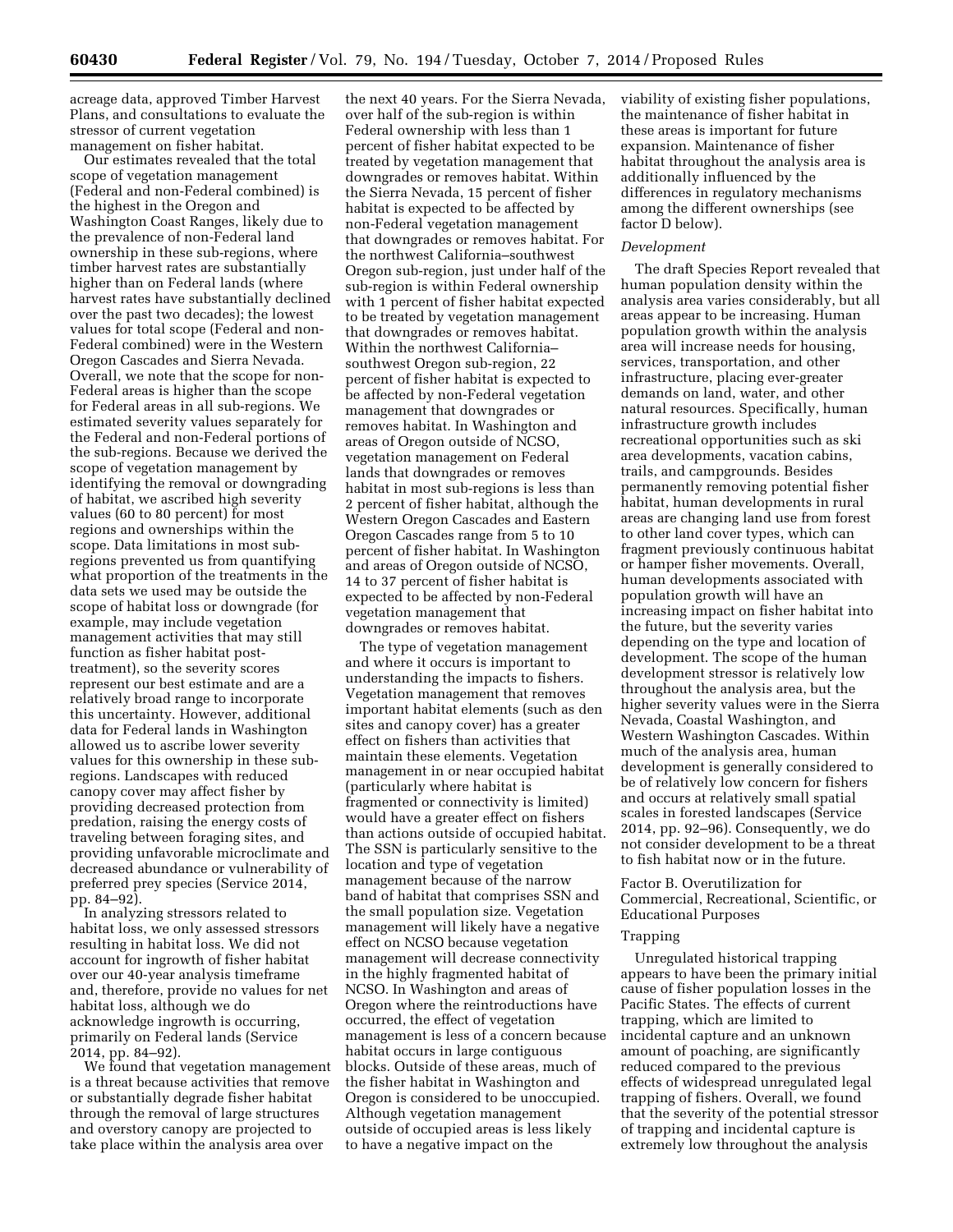area (Service 2014, pp. 106–108), and therefore, do not consider trapping to be a threat to the fisher now or in the future.

### *Research*

Although scientific research is necessary to understand the various aspects of a species' life-history needs and population status, some research techniques have potential risks to the individual animal including injury and mortality. Current research and monitoring efforts vary greatly by subregion within the analysis area. The draft Species Report revealed extremely low to nonexistent scope and severity for the research activity stressor throughout the analysis area (Service 2014, pp. 109–112). We conclude that research is not a threat to the continued existence of fisher, now or in the future.

#### Factor C. Disease or Predation

Several viral and bacterial diseases are known to affect mustelids, including fishers, but it is unclear how these diseases affect wild populations of fishers. Potential predators of fishers include mountain lions, bobcats, coyotes, and large raptors. Disease and predation are stressors related to direct mortality of fishers, and, as described above, they cannot be directly compared with the stressors related to habitat (for habitat stressors, the severity is the percent of habitat within the scope that is likely to be lost over 40 years, whereas for the stressors related to direct mortality, the severity is the percent of animals within the scope that are estimated to die annually). The potential stressors of disease and predation occur throughout the analysis area. The draft Species Report reveals that, where data exist to evaluate severity for the group of direct mortality stressors, the severity of predation throughout the analysis area is higher than that of disease (Service 2014, pp. 112–116). Disease and predation are naturally occurring sources of mortality (although the associated mortality rates may be increased by human-caused factors such as climate change or vegetation management; see Synergistic effects section below), and although they are the most prevalent sources of direct mortality among individual fishers within the study areas for which we have information, it is unknown how disease and predation rates influence fisher population trends in general (Service 2014, pp. 112–116 and 167–169). We do not consider disease or predation to be threats to the fisher, now or in the future.

Factor D. The Inadequacy of Existing Regulatory Mechanisms

In the draft Species Report, we evaluated the potential for an inadequacy of existing regulatory mechanisms, and we found that there are many existing regulatory mechanisms that provide a benefit to fishers and their habitat. For example, trapping regulations have substantially reduced fisher mortality throughout the analysis area. There are places in the analysis area where forest management practices are explicitly applied to benefit fishers or other species with many similar habitat requirements, such as the northern spotted owl. In addition, some habitat conservation plans (HCPs) are in place and are intended to provide a benefit to fishers and their habitat. Also, fisher is a candidate species under the California Endangered Species Act, and take under that law is prohibited, at least until the California Fish and Wildlife Commission makes a final determination on the listing status of fishers.

Take of fishers in Oregon is also prohibited through its designation as a protected nongame species, although the definition of take under Oregon law is different from the definition of take under the Act. The fisher is State-listed as endangered in Washington, where poaching is prohibited and environmental analyses need to occur for projects that may affect fishers. State and Federal regulatory mechanisms have abated the large-scale loss of fishers to trapping and loss of fisher habitat, especially on Federal land (Service 2014, pp. 117–141). Rodenticides are regulated under Federal and State laws. However, it is not clear how well those regulations prevent fishers from exposure to legal uses of these rodenticides. Fishers are also exposed to rodenticides used illegally (as discussed below).

### *Federal Regulatory Mechanisms*

### Forest Service and BLM

There are a number of Federal agency regulations that pertain to management of fisher (and other species and habitat). Most Federal activities must comply with the National Environmental Policy Act of 1969, as amended (NEPA) (42 U.S.C. 4321 et seq.). NEPA requires Federal agencies to formally document, consider, and publicly disclose the environmental impacts of major Federal actions and management decisions significantly affecting the human environment. NEPA does not regulate or protect fishers, but requires full evaluation and disclosure of the effects of Federal actions on the environment.

Other Federal regulations affecting fishers are the Multiple-Use Sustained-Yield Act of 1960, as amended (16 U.S.C. 528 et seq.) and the National Forest Management Act of 1976, as amended (NFMA) (90 Stat. 2949 et seq.; 16 U.S.C. 1601 et seq.).

NFMA specifies that the Forest Service must have a land and resource management plan to guide and set standards for all natural resource management activities on each National Forest or National Grassland. In addition, the fisher has been identified as a sensitive species by the Forest Service throughout the analysis area. BLM management is directed by the Federal Land Policy and Management Act of 1976, as amended 43 U.S.C. 1704 et seq.). This legislation provides direction for resource planning and establishes that BLM lands shall be managed under the principles of multiple use and sustained yield. This law directs development and implementation of resource management plans, which guide management of BLM lands at the local level. Fishers are also designated as a sensitive species throughout the analysis area on BLM lands.

In addition, the Northwest Forest Plan (NWFP) was adopted by the Forest Service and BLM in 1994 to guide the management of more than 24 million ac (9.7 million ha) of Federal lands in portions of western Washington and Oregon and northwestern California within the range of the northern spotted owl. The NWFP Record of Decision amends the management plans of National Forests and BLM Districts and is intended to provide the basis for conservation of the spotted owl and other late-successional and old-growth forest associated species on Federal lands. The NWFP is important for fishers because it created a network of late-successional and old-growth forests (late-successional reserves, or LSRs) that currently provide fisher habitat, and the amounts of habitat are expected to increase over time. Also, the National Forest and BLM units with anadromous fish watersheds provide riparian habitat conservation area buffers on either side of a stream, depending on the stream type and size. With limited exceptions, timber harvesting is generally not permitted in riparian habitat conservation areas, and the additional protection guidelines provided by National Forests and BLM may provide refugia and connectivity among more substantive blocks of fisher habitat.

# Rodenticide Regulatory Mechanisms

The threats posed to fishers from the use of rodenticides are described below,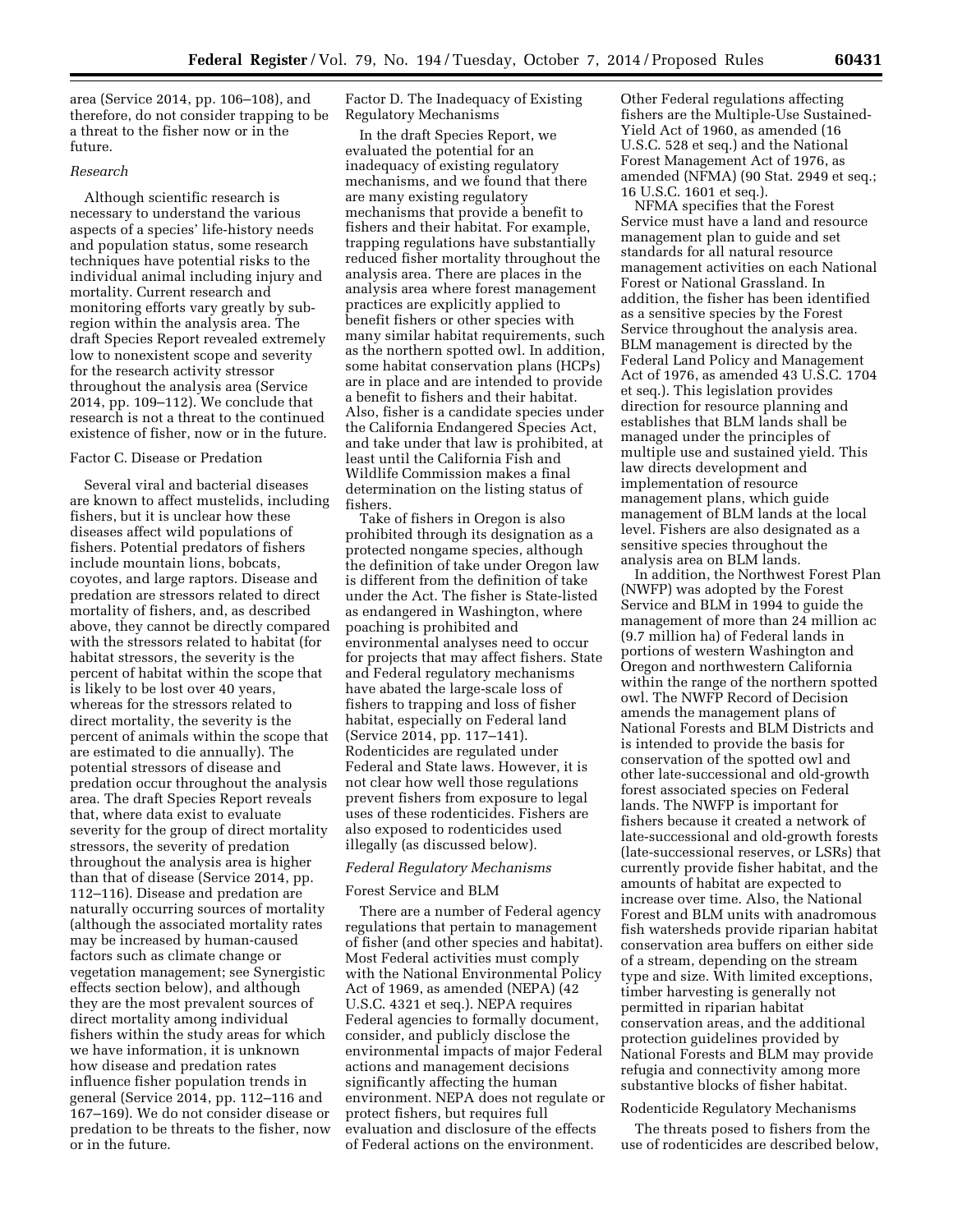under Factor E. In the draft Species Report, we analyzed whether existing regulatory mechanisms are able to address the threats to fishers posed from both legal and illegal use of rodenticides. As described in the draft Species Report, the use of rodenticides is regulated by several federal and state mechanisms (e.g., Federal Insecticide, Fungicide, and Rodenticide Act of 1947, as amended, (FIFRA) 7 U.S.C. 136 et seq.; California Final Regulation Designating Brodifacoum, Bromadiolone, Difenacoum, and Difethialone (Second Generation Anticoagulant Rodenticide Products) as Restricted Materials, California Department of Pesticide Regulation, 2014). The primary regulatory issue for fishers with respect to rodenticides is the availability of large quantities of rodenticides that can be purchased under the guise of legal uses, but are then used illegally in marijuana grows within fisher habitat. However, amounts of rodenticides commercially available for legal use are above those that could be expected to kill or harm individual fishers. Both EPA, through its 2008 Risk Mitigation Decision for Ten Rodenticides (EPA 2008, entire) which issued new legal requirements for the labelling, packaging and sale of second generation anticoagulants, and California's Department of Pesticide Regulation, through a new rule effective in July 2014, which restricts access to second generation anticoagulants, are attempting to reduce the risk posed by second generation anticoagulants. However, at present, it is not clear that these mechanisms have yet been effective in addressing the threat of rodenticide and its effects on fishers.

### National Park Service

Statutory direction for the 1.6 million ha (4 million ac) of National Park Service lands in the analysis area is provided by provisions of the National Park Service Organic Act of 1916, as amended (16 U.S.C. 1 et seq.) and the National Park Service General Authorities Act of 1970 (16 U.S.C. 1a-1). Land management plans for the National Parks within the West Coast analysis area do not contain specific measures to protect fishers, but areas not developed specifically for recreation and camping are managed toward natural processes and species composition and are expected to maintain fisher habitat. In addition, hunting and trapping are generally prohibited in National Parks (16 U.S.C. 127).

### Tribal Lands

Several tribes in the analysis area recognize fishers as a culturally significant species, but only a few tribes have fisher-specific guidelines in their forest management plans. Some tribes, while not managing their lands for fishers explicitly, manage for forest conditions conducive to fisher (for example, marbled murrelet habitat, oldforest structure restoration). Trapping is typically allowed on most reservations and tribal lands, and is frequently restricted to tribal members. Whereas a few tribal governments trap under existing State trapping laws, most have enacted trapping laws under their respective tribal codes. However, trapping is not known to be a common occurrence on any of the tribal lands.

# *State Regulatory Mechanisms*

#### Washington

The fisher is listed as endangered in Washington (Washington Administrative Code 232–12–014, Statutory Authority: RCW 77.12.020 WSR 98–23–013 (Order 98–232), § 232– 12–014, filed 11/6/98, effective 12/7/ 98). This designation imposes stringent fines for poaching and establishes a process for environmental analysis of projects that may affect the fisher. The primary regulatory mechanism on non-Federal forest lands in western Washington is the Washington State Forest Practices Rules, title 222 of the Washington Administrative Code. These rules apply to all commercial timber growing, harvesting, or processing activities on non-Federal lands, and they give direction on how to implement the Forest Practices Act (Revised Code of Washington (RCW) 76.09) and Stewardship of Non-Industrial Forests and Woodlands (RCW 76.13). The rules are administered by the Washington Department of Natural Resources. The Washington State Forest Practices Rules do not specifically address fishers and their habitat requirements; however, some habitat components important to fishers, like snags, downed wood, and canopy cover, are likely to be retained in riparian management zones as a result of the rules. Land conversion from forested to non-forested uses is interrelated to private timber harvest, but is primarily regulated by individual city and county ordinances that are influenced by Washington's Growth Management Act (RCW 36.70a). In some cases, these ordinances result in maintaining forested areas within the range of the fisher.

### Oregon

In Oregon, the fisher is a protected nongame species (Oregon Administrative Rules (OAR) 635–044– 0130). In addition, the Oregon Department of Fish and Wildlife does not allow trapping of fishers in Oregon. Although fishers can be injured and/or killed by traps set for other species, known fisher captures are infrequent. State parks in Oregon are managed by the Oregon Parks and Recreation Department, and many State parks in Oregon may provide forested habitats suitable for fisher. The Oregon Forest Practice Administrative Rules (OAR chapter 629, division 600) and Forest Practices Act (Oregon Revised Statutes (ORS) 527.610 to 527.770, 527.990(1) and 527.992) (Oregon Department of Forestry 2010a, entire) apply to all non-Federal and non-Tribal lands in Oregon, regulating activities that are part of the commercial growing and harvesting of trees, including timber harvesting, road construction and maintenance, slash treatment, reforestation, and pesticide and fertilizer use. The OAR provides additional guidelines intended for conserving soils, water, fish and wildlife habitat, and specific wildlife species while engaging in tree growing and harvesting activities, and these rules may retain some structural features (i.e., snags, green trees, downed wood) that contribute to fisher habitat. There are approximately 821,000 ac (332,300 ha) of State forestlands within the analysis area that are managed by the Oregon Department of Forestry, and management of these State forest lands are guided by forest management plans. Managing for the structural habitats as described in these plans should increase habitat for fishers on State forests.

#### California

Fishers are a Candidate Species in California, and take, under the California Endangered Species Act (CESA) definition, is prohibited during the candidacy period. The California Department of Fish and Wildlife (CDFW) is evaluating the status of the species for possible listing as a threatened or endangered species under the CESA. Thus, protection measures for fishers are in effect in California at this time, but the duration of that protection is uncertain. In addition, it is illegal to intentionally trap fishers in California. The California Environmental Quality Act (CEQA) can provide protections for a species that, although not listed as threatened or endangered, meets one of several criteria for rarity (CEQA 15380). Fishers meet these criteria, and under CEQA a lead agency can require that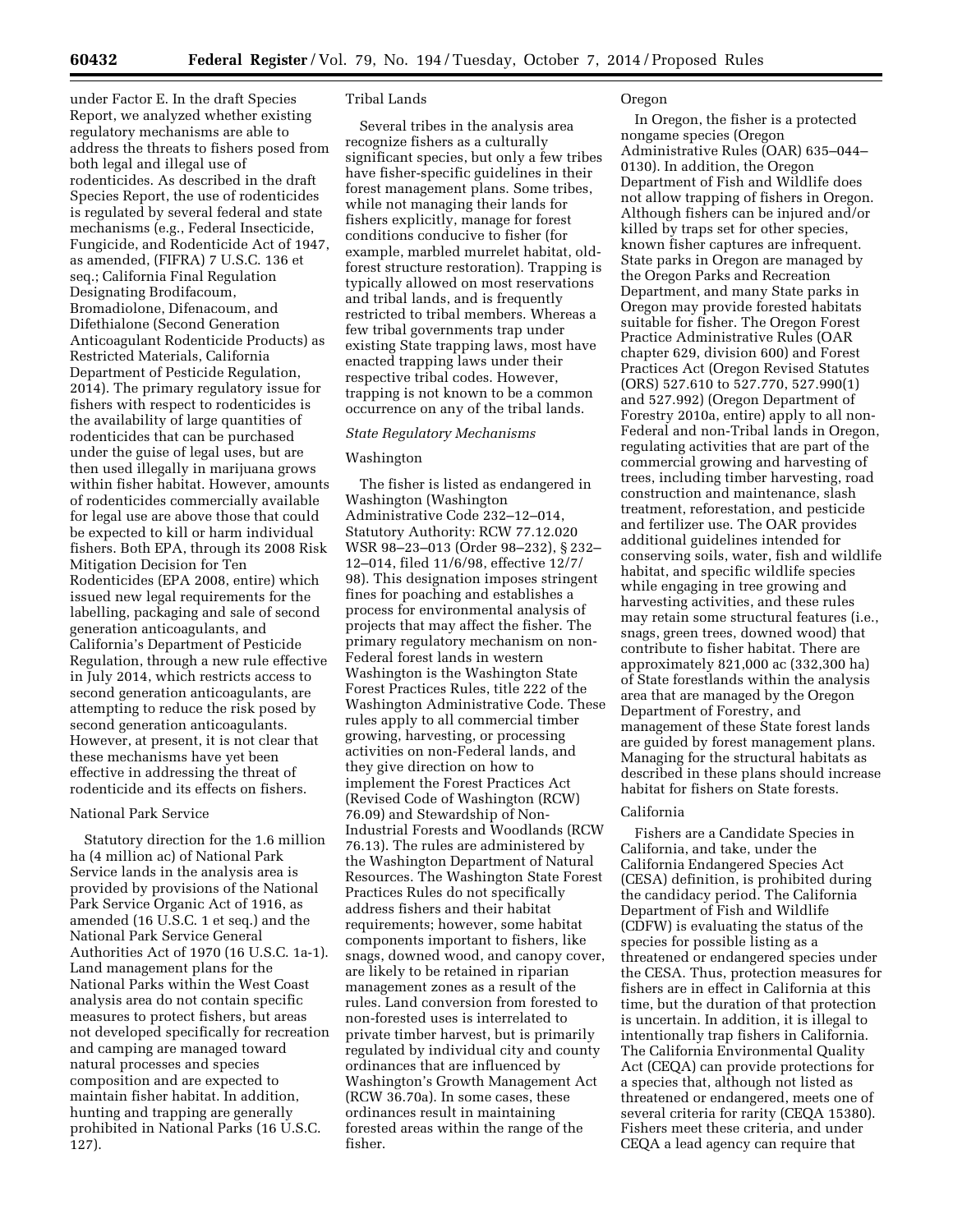adverse impacts be avoided, minimized, or mitigated for projects subject to CEQA review that may impact fisher habitat. All non-Federal forests in California are governed by the State's Forest Practice Rules (FPR) under the Z'Berg Nejedly Forest Practice Act of 1973, a set of regulations and policies designed to maintain the economic viability of the State's forest products industry while preventing environmental degradation. FPRs do not contain rules specific to fishers, but they may provide some protection for fishers.

### Factor E. Other Natural or Manmade Factors Affecting the Continued Existence of the Species

#### Vehicle Collisions

Regarding the potential stressor of collision with vehicles, roads are sources of vehicle-collision mortality of fishers and disrupt habitat continuity, particularly in high-use, high-speed areas. Collision with vehicles is a stressor related to direct mortality of fishers. In the draft Species Report, we found that collision with vehicles has the potential to be a stressor to extant fisher populations. Collision with vehicles is not a naturally occurring source of mortality, and where we had data to evaluate this stressor, the severity of this stressor is likely lower than that of the naturally occurring stressors of disease and predation, but higher than the current mortality from human-caused trapping (Service 2014, pp. 144–146). Overall, the scope of the vehicle collision stressor is high within all occupied areas. The severity of this stressor ranges from 1 to 4 percent of the population that dies annually from this stressor. At this time, we conclude that vehicle collisions are not a threat to fisher, although, over time, the impact of this stressor on fishers will likely accumulate and act synergistically with other stressors to impact fishers where they occur.

#### *Climate Change*

The draft Species Report describes the potential stressor of direct climate effects to fishers as ongoing and likely to become more pronounced in the future as warming increases. In addition to the climate change effects to fisher habitat discussed above, some researchers have suggested climate change may cause direct effects to fishers potentially including increased mortality, decreased reproductive rates, or alterations in behavioral patterns, in addition to range shifts. Fishers may be especially sensitive, physiologically, to warming summer temperatures. These observations suggest that fishers likely

will either alter their use of microhabitats or shift their range northward and upslope, in order to avoid thermal stress associated with increased summer temperatures. However, we do not have sufficient data to reliably predict the effect on fisher populations at this time (Service 2014, pp. 146–148).

### *Exposure to Toxicants*

The draft Species Report describes the potential stressor of exposure to toxicants. Recent research documenting mortalities from anticoagulant rodenticides (ARs) in California fisher populations has raised concerns regarding both individual and population-level impacts of toxicants within the fisher's range in the Pacific States. Exposure to ARs, resulting in death in some cases, has been documented in fishers. ARs impair the animal's ability to produce several key blood clotting factors, and anticoagulant exposure is manifested by such conditions as bleeding nose and gums, extensive bruises, anemia, fatigue, and difficulty breathing. Anticoagulants also damage the small blood vessels, resulting in spontaneous and widespread hemorrhaging. In addition, sublethal exposure to ARs likely results in sickness, which may increase the probability of mortality from other sources, and multiple studies have demonstrated that sublethal exposure to ARs or organophosphates may impair an animal's ability to recover from physical injury. A sublethal dose of AR can produce significant clotting abnormalities and hemorrhaging.

Within the Pacific States, AR exposure in fishers appears to be widespread, and has been documented in all extant fisher populations in California. Fishers from the reintroduced ONP population also exhibit AR exposure. Because most of the fishers that were tested were captured and relocated from British Columbia, it is unknown whether these animals were exposed before or after their translocation to the Olympic Peninsula. A comparison of the areas where ARs are reported as being applied under labeled uses in California in relation to areas that are supportive of fisher habitats demonstrates legal applications of ARs are not likely the source for the ARs that have been observed in fishers by researchers. Although all sources of AR exposure in fishers have not been conclusively determined, large quantities of ARs have been found at illegal marijuana cultivation sites within occupied fisher habitat on public, private, and tribal lands in California. The proximity of a

large number of marijuana cultivation sites to fisher populations in California and southwestern Oregon and the lack of other probable sources of ARs within occupied fisher habitat have led researchers to implicate marijuana cultivation sites as the source of AR exposure in fishers. In addition, ARs have been detected in a majority of fisher carcasses tested in Washington and California, and ARs have been determined as the direct cause of death for some fisher mortalities in California. However, it is not known if AR exposure in fisher carcasses represents the proportion of live fishers exposed, especially considering the potential sublethal effects of ARs that may predispose them to mortality.

We found that the scope of the toxicant stressor was best reflected by a range of values and varied by subregion, due to differences in format of available data or the lack thereof. Where we had data available to evaluate, the severity of the toxicant stressor was comparable to disease throughout the analysis area, although we note that disease is a naturally occurring stressor and toxicants are a human-caused stressor. We based our severity estimates on mortality rates alone, but we acknowledge that these values likely underrepresent the population-level effects when considering research conclusions regarding sublethal levels of rodenticides and other toxicants in a wide variety of animal species (Service 2014, pp. 149–166).

We view toxicants as a newly identified threat because of reported mortalities of fishers from toxicants and a variety of potential sublethal effects. Most fisher carcasses tested in SSN, NCSO, and ONP have ARs in their tissues, but we do not know the exposure rate of live fishers. In addition, the minimum amount of AR required for sublethal or lethal poisoning of fishers is currently unknown; however, we do have evidence or fisher mortality and sublethal effects as a result of ARs. Overall, ARs are likely a threat to fisher populations, although we do not have information about the population-level effects at this point in time.

#### *Small Population Size*

A principle of conservation biology is that small, isolated populations are subject to an increased risk of extinction from stochastic (random) environmental, genetic, or demographic events. Fishers appear to have several characteristics related to small population size that increase the species' vulnerability to extinction from stochastic events and other threats on the landscape. Extremely small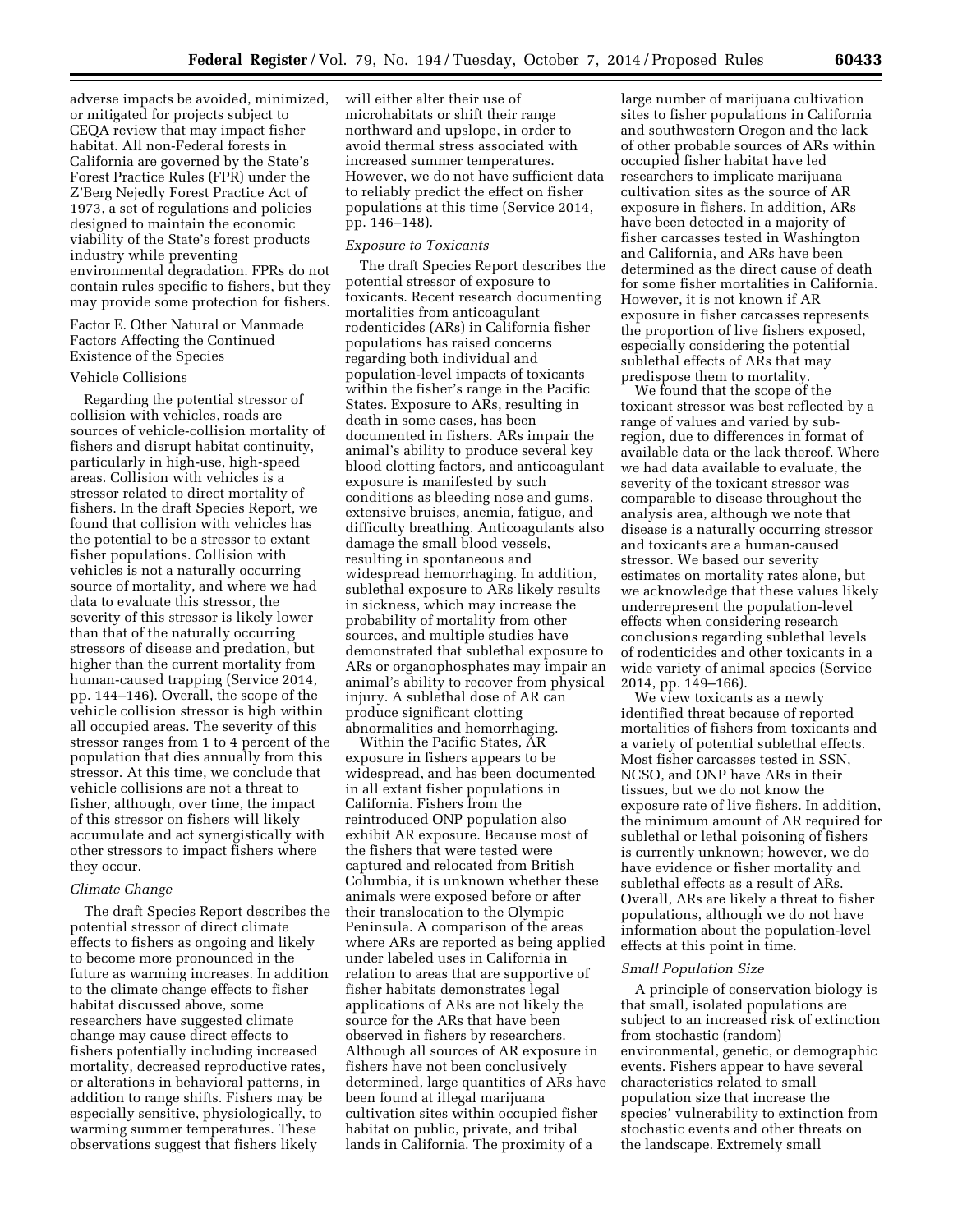populations of low-density carnivores, like fishers, are more susceptible to small increases in mortality factors due to their relatively low fecundity and low natural population densities. Fishers may also be prone to instability in population sizes in response to fluctuations in prey availability. Low reproductive rates retard the recovery of populations from declines, further increasing their vulnerability. These factors together imply that fishers are highly prone to localized extirpation, their colonizing ability is somewhat limited, and their populations are slow to recover from deleterious impacts. A scarcity of verifiable sightings in the Western and Eastern Cascades in Washington and Oregon, coastal Oregon, and the north and central sections of the Sierra Nevada indicates that populations of fishers in southwestern Oregon and California are isolated from fishers elsewhere in North America. Fishers in the analysis area are currently restricted to two extant native populations and three reintroduced populations, most of which are known to be small in size. In general, researchers have identified the greatest long-term risk to fishers as the isolation of small populations and the higher risk of extinction due to stochastic events (Service 2014, pp. 147–149). We conclude that small population size constitutes a threat to fisher, now and in the future.

### *Measures To Reduce the Stressors Related to Habitat or Range*

As described in detail in the draft Species Report (Service 2014, pp. 100– 105), the fisher is a covered species under the Act in six HCPs within Washington and California (five in Washington and one in California). The species is currently known to occur on lands encompassed by three California HCPs (two that do not cover fisher and one that does) and two Washington HCPs (one that does not cover fisher, and one that does). Should fisher become listed and for purposes of section 10(a)(1)(B), these HCPs include permitted incidental take, and in covering fisher, they are deemed to minimize and mitigate take and not appreciably reduce the likelihood of the survival and recovery of the fisher. Nearly all of the HCPs in California that cover areas of fisher habitat occur in the northwestern portion of the State and are focused on northern spotted owls. Most of the fisher habitat on private lands in California is not currently covered under any HCPs. Several HCPs that do not include fishers as a covered species do provide ancillary benefits because they focus on providing habitat

for species such as northern spotted owls and anadromous salmonids that provide some of the habitat conditions beneficial for fisher. These HCPs require maintenance of relatively intact mature forested habitats along streams, where fishers may also be present. By preserving or developing components of habitat structure, these HCPs may benefit fishers above and beyond what would otherwise be required by forest practice regulations in individual States. However, the size and amounts of structural components retained (for example, downed wood, snags, live trees) are less than what are typically found in fisher habitat. Other HCPs have resulted in the retention of large blocks of habitat that may provide refugia for fishers in areas that may otherwise not be conducive to fisher conservation. The fisher is not a covered species under any HCPs in Oregon (Service 2014, pp. 100– 102).

Regarding other conservation measures, a Candidate Conservation Agreement with Assurances is in place for the fisher in the Sierra Nevada for management of fisher denning and resting habitat (Service 2014, p. 102). In addition, a draft Interagency Conservation Strategy was created, but not finalized and, therefore, is not being implemented throughout the analysis area. Components of this strategy are, however, being used by Region 5 of the U.S. Forest Service, as well as the Service, to further fisher conservation (Service 2014, pp. 102–103). A State of Washington Fisher Recovery Plan was completed in 2006 that outlines strategies that seek to restore selfsustaining fisher populations to the three recovery areas identified in Washington: the Olympic Mountains, the South Cascade Mountains, and the North Cascade Mountains (Service 2014, pp. 102–103). The ONP reintroduction occurred within the Olympic Mountains recovery area under this Recovery Plan, and, at this point in time, a second reintroduction is in the planning stages for the North and South Cascade Mountains in Washington.

Finally, on December 4, 2012, the Service designated revised critical habitat for the northern spotted owl (77 FR 71876) in California, Oregon, and Washington, and all of this critical habitat is within the range of the West Coast DPS of fisher. The physical or biological features essential to the conservation of the northern spotted owl likely provide ancillary benefit to fishers and fisher habitat that occur within designated northern spotted owl critical habitat. Critical habitat receives protection under section 7 of the Act, requiring that Federal agencies consult

with the Service to ensure that their actions will not likely result in the destruction or adverse modification of critical habitat. In practice in this area, Federal agencies implement a form of section 7 consultation, ''Streamlined Consultation,'' where working together the Service and other Federal agencies can develop projects that minimize effects to critical habitat and thereby help to meet the Federal agencies' responsibilities to conserve species and their critical habitat. Thus, implementation of projects within northern spotted owl designated critical habitat often focuses on retaining many of the forest types and structural elements important to fishers and that constitute fisher habitat (for example, canopy closure, large trees, and vegetation diversity) (Service 2014, pp. 103–105).

#### Synergistic Effects

We took into consideration all of the stressors operating within the five disjunct populations of fishers (four small populations and one with population size estimates ranging from 258 to 4,018); these populations are reduced in size due to historical trapping and past loss of latesuccessional habitat and, therefore, are more vulnerable to extinction from random events and increases in mortality. We evaluated the potential for cumulative and synergistic (combination of) effects of multiple stressors in the draft Species Report, although we were unable to quantify the scope and severity of synergistic effects and the variation of these effects between sub-regions. However, just as stressors are not occurring in equal scope and severity across the analysis area, it is reasonable to conclude that cumulative and synergistic effects from these stressors are occurring more in some sub-regions than others. Some examples of the synergistic effects of multiple stressors on fisher include:

• Alterations to habitat, which may increase fishers' vulnerability to predation (Factors A and C);

• Sublethal exposure to anticoagulant rodenticides may increase the death rates from predation, vehicle collisions, disease, or intraspecific conflict (Factors C and E);

• Stressors associated with climate change, such as increased risk of fire and forest disease, and environmental impacts of human development that will likely interact to cause large-scale ecotype conversion including shifts away from fisher habitat types, which could impact the viability of populations and reduce the likelihood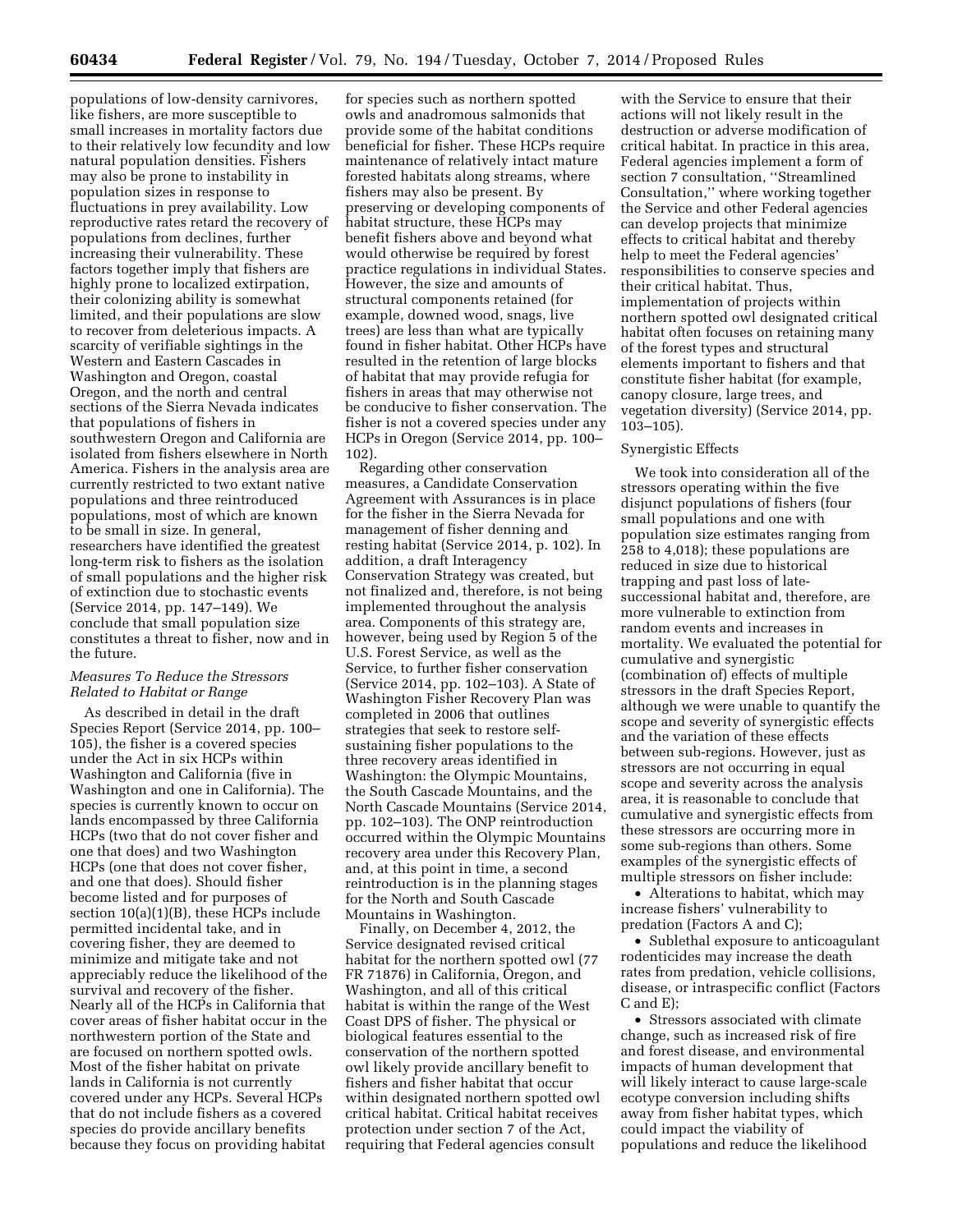of reestablishing connectivity (Factors A and E);

• Increases in disease caused by climate change (Factors A, C, and E); and

• Human development, which is likely to cause increases in vehicle collisions, conflicts with domestic animals, and infections contracted from domestic animals (Factors A, C, and E).

Depending on the scope and severity of each of the stressors and how they combine cumulatively and synergistically, these stressors can be of particular concern where populations are small and isolated. Cumulative and synergistic stressors will be increasingly important in the 21st century, particularly in areas not managed for retention and recruitment of fisher habitat attributes, areas sensitive to climate change, and areas where direct mortality of fishers reduces their ability to maintain or expand their populations (Service 2014, pp. 166–169).

We found that several combinations of cumulative and synergistic stressors rose to the level of a threat in most fisher populations, although there is uncertainty surrounding our estimates of the cumulative and synergistic effects of stressors. As noted above, we had varying levels of uncertainty about the severity and scope of those stressors. In the case of anthropogenic mortality stressors, we added each of these together to arrive at a cumulative estimate, and we qualitatively estimated the synergistic impacts.

For the habitat-related stressors, we qualitatively assessed the cumulative and synergistic impacts. While there is uncertainty in these estimates, these estimates are based on the best available information at this point in time. For the habitat-related stressors, the cumulative and synergistic impacts are particularly problematic in the SSN because of the narrow band of habitat that comprises SSN and its small population size. In addition, for the habitat-related stressors, the degree to which cumulative and synergistic impacts affect NCSO is lower than SSN because the NCSO does not exist in a narrow band of habitat but rather covers a larger area. The cumulative and synergistic impacts related to the habitat stressors will have a negative effect on NCSO because the cumulative and synergistic impacts will decrease connectivity in the highly fragmented habitat of NCSO. In Washington and areas of Oregon outside of NCSO, the effect of cumulative and synergistic impacts related to habitat-related stressors is lower than the other areas, and much of this area is considered to be unoccupied. Where extant populations

do occur in these areas (SOC and ONP), the cumulative and synergistic effects are likely relatively greater in SOC compared to ONP, due to the potentially greater effects of fire associated with climate change, although in both cases the cumulative and synergistic effects of stressors remain relatively low.

For the mortality-related stressors, we quantitatively assessed the cumulative impacts where data were available to do so. For fisher populations in SSN and NCSO, where data were available, mortality related to research activities, collisions with vehicles, and anticoagulant rodenticide poisoning add, in aggregate, 3–17 percent annual mortality to naturally occurring mortality from disease and predation (collectively 6–32 percent mortality) and other natural sources such as starvation. These numbers are comparable to studies showing that 10– 20 percent reductions within the reasonable range of mortality and reproductive rates would cause fisher populations to shift from growth to population stagnation (lack of expansion) or decline. Therefore, we have concern about cumulative effects related to mortality stressors in these fisher populations. Because we lack specific mortality estimates for reintroduced populations in Washington and Oregon outside of NCSO, we are uncertain whether mortality rates are transferable from the areas with quantitative data. In addition, because the remainder of the area in Washington and Oregon outside of NCSO is considered unoccupied by fishers, estimates of direct mortality do not apply in these areas.

For synergistic effects among mortality stressors, and synergistic effects between mortality and habitat stressors, we qualitatively described, above and in the Species Report (Service 2014, Cumulative and Synergistic Effects section), some of the expected consequences of these combinations of stressors. While the data lack specificity supporting conclusions about impacts to fisher populations, or comparisons between fisher populations, studies indicate that these synergistic effects may lead to increases in mortality rates in the future, beyond those reflected in the scope and severity calculations drawn from current data.

We found that the cumulative and synergistic effects of both mortality and habitat-related stressors pose a threat based on the information presented above. We recognize that there will likely be differences in how these cumulative and synergistic effects present themselves in the various subregions and populations. Considered collectively, cumulative and synergistic effects of habitat and mortality-related stressors are particularly problematic in the SSN and NCSO. In Washington and areas of Oregon outside of NCSO, these effects are lower than the other areas, and much of this area is considered to be unoccupied.

The reader is directed to the draft Species Report for a more detailed discussion of our evaluation of the biology of and threats to the West Coast DPS of fisher and the influences that may affect its continued existence. Our conclusions are based upon the best scientific and commercial data available as reflected in our January 2014 draft Species Report and the expert conclusions of the draft Species Report team members.

#### **Determination**

Section 4 of the Act (16 U.S.C. 1533), and its implementing regulations at 50 CFR part 424, set forth the procedures for adding species to the Federal Lists of Endangered and Threatened Wildlife and Plants. Under section 4(a)(1) of the Act, we may list a species based on: (A) The present or threatened destruction, modification, or curtailment of its habitat or range; (B) Overutilization for commercial, recreational, scientific, or educational purposes; (C) Disease or predation; (D) The inadequacy of existing regulatory mechanisms; or (E) Other natural or manmade factors affecting its continued existence. Listing actions may be warranted based on any of the above threat factors, singly or in combination. We have carefully assessed the best scientific and commercial data available regarding the past, present, and future threats to the West Coast DPS of fisher.

The Act defines an endangered species as any species that is ''in danger of extinction throughout all or a significant portion of its range'' and a threatened species as any species ''that is likely to become endangered throughout all or a significant portion of its range within the foreseeable future.'' We find that the West Coast DPS of fisher meets the definition of a threatened species (likely to become endangered throughout all or a significant portion of its range within the foreseeable future) based on the scope and severity of threats currently impacting the species.

At the time of the 2004 Finding, the West Coast DPS of fisher was described as having lost much of its historical habitat and range. Specifically, the 2004 Finding stated that the fisher is considered to be extirpated or reduced to scattered individuals in Washington,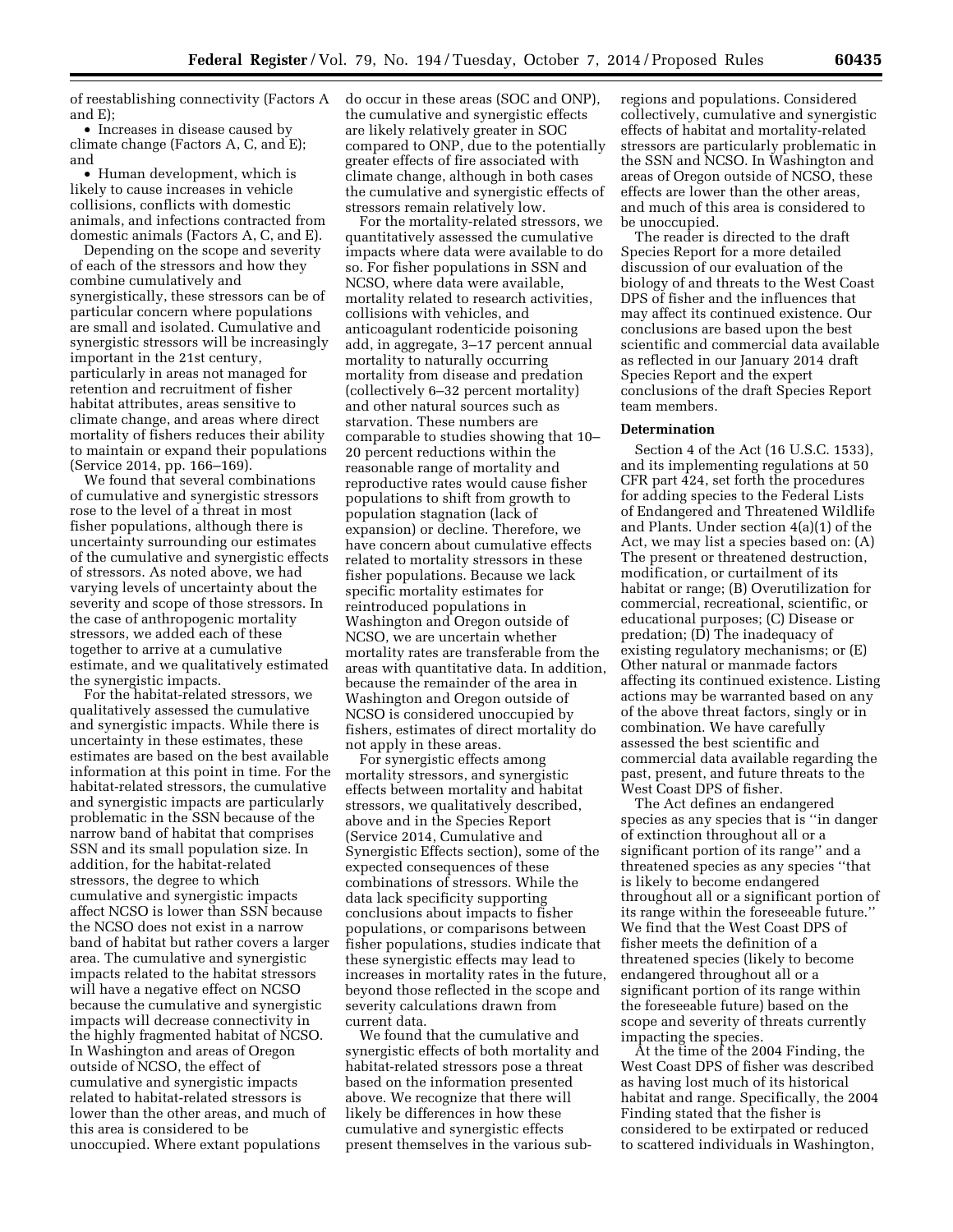extant fisher populations in Oregon are restricted to two genetically distinguishable populations in the southern portion of the State, and extant fisher populations in California consist of two remnant populations located in northwestern California and the southern Sierra Nevada Mountains (69 FR 18771). Regarding population size, the 2004 Finding found that the relative reduction in the range of the fisher on the West Coast, the lack of detections or sightings over much of its historical distribution, and the high degree of genetic relatedness within some populations indicate the likelihood that extant fisher populations are small (69 FR 18772). In addition, threats to the West Coast DPS of fisher were described including habitat loss and fragmentation, incidental capture, removal of important habitat elements such as cover, mortality from vehicle collisions, decrease in the prey base, human disturbance, small population size and isolation, and inadequacy of existing regulatory mechanisms (69 FR 18791). A Listing Priority Number of 6 was given to the West Coast DPS of fisher in the 2004 Finding because the overall magnitude of threats was high and the overall immediacy of threats was not imminent. In addition, the threats were described as occurring across the range of the DPS, resulting in a negative impact on fisher distribution and abundance (69 FR 18792). The 2004 Finding also stated that additional reintroduced populations of fishers will reduce the probability that a stochastic event would result in extirpation of the species, and we would evaluate a completed conservation strategy to determine whether it sufficiently removes threats to the fisher so that it no longer meets the definition of a threatened species under the Act (69 FR 18792). Since the 2004 Finding, reintroductions have occurred in ONP and NSN, but a multi-State conservation strategy has not been finalized and implemented.

Currently, fishers in the West Coast DPS are known to exist in two extant native populations (one small population and one with population size estimates ranging from 258 to 4,018) and three small reintroduced populations (Service 2014, pp. 34–46). The two extant native populations are the SSN population and the NCSO population. The three reintroduced populations are the ONP reintroduced population, SOC reintroduced population, and NSN reintroduced population. The population estimate of the SSN population is approximately 300 individuals, but there is no

statistically detectable trend in occupancy. There are no discernible positive or negative total trends in the NCSO population, and studies have suggested both positive and negative population trends at various times and at localized study sites. The status and population estimate of the NCSO population as a whole is unclear. The SOC population has persisted since its establishment more than 30 years ago, but it does not appear to have expanded much beyond the area in which it was reintroduced. Fishers reintroduced into ONP and NSN have successfully bred and produced young, but it is still too early to determine the long-term persistence of these populations. Overall, the West Coast DPS of fisher exists in two separate native populations (one small population and one with population size estimates ranging from 258 to 4,018) that have persisted but do not appear to be expanding, and the West Coast DPS of fisher has been supplemented by one reintroduced population more than 30 years ago and two recent reintroductions for which it is too early to conclude the degree to which they will persist and contribute to future fisher conservation.

Based on our draft Species Report, we find the threat of trapping (Factor B) that was prevalent in the early 1900s is no longer a threat to the West Coast DPS of fisher, but the two extant populations are not expanding geographically even though this threat has been removed. The main threats to the West Coast DPS are habitat loss from wildfire and vegetation management (Factor A), as well as toxicants (Factor E), and the cumulative impact and synergistic effects of these and other stressors in small populations (Factor E). These threats, however, are not evenly distributed across the DPS. In addition, threats such as vegetation management are not evenly distributed in scope and severity across ownerships, for example, with increased harvest rates on non-Federal lands. Furthermore, habitat loss on Federal lands, particularly in the NWFP area, has substantially decreased over the past two decades; this information was not recognized or available for our 2004 Finding.

Fisher populations are fragmented and greatly reduced from their historical range in the West Coast DPS area. Since the 2004 Finding, we have more information on many of the threats. For example, it appears that wildfire is increasing in extent (Factor A), more information on the potential effects of climate change on fishers (Factor A and E) has become available, and toxicant exposure has recently been identified as

a threat (Factor E). In addition, data are now available that quantify overall mortality rates for direct causes of fisher mortality within study areas. Overall, fishers are still absent from much of their historical range (the two original extant populations have not expanded), threats at the time of the 2004 Finding are still in place, and some threats since the time of the 2004 Finding have increased or are new. And it is too early to determine if the reintroduced populations will persist.

Based on our review of the best scientific and commercial data available, we have determined the West Coast DPS of fisher meets the definition of a threatened species under the Act. The main threats to the West Coast DPS of fisher are habitat loss from wildfire and vegetation management, as well as toxicants, and the cumulative impact and synergistic effects of these and other stressors in small populations. We find that the West Coast DPS of fisher is not currently in danger of extinction throughout all of its range because it exists in two separate native populations (one small and one with population size estimates ranging from 258 to 4,018) that have persisted, and it currently exists in three reintroduced populations that provide redundancy, representation, and resiliency for the extant populations. In addition, the threats acting on the West Coast DPS of fisher are not all imminent, and the threats are not evenly distributed across the DPS. However, we do find that the West Coast DPS of fisher is likely to become endangered throughout all of its range in the foreseeable future (estimated as 40 years for the West Coast DPS of fisher) based on multiple threats impacting the remaining two extant native original populations and the cumulative and synergistic effects of the threats on small populations in the West Coast DPS of fisher. In reaching this conclusion, we have considered available conservation measures and regulatory mechanisms that may ameliorate these threats, but even after taking those factors into account, we conclude that the species is likely to become endangered throughout all of its range in the foreseeable future. After studying an array of time periods used in modeling, we estimated 40 years as the foreseeable future for fisher. For example, climate models pertaining to fisher habitat, HCPs, and timber harvest models generally predict 50 to 100 years into the future, and forest planning documents often predict over shorter timeframes (10 to 20 years). As a result, we considered 40 years to be a reasonable estimate of the foreseeable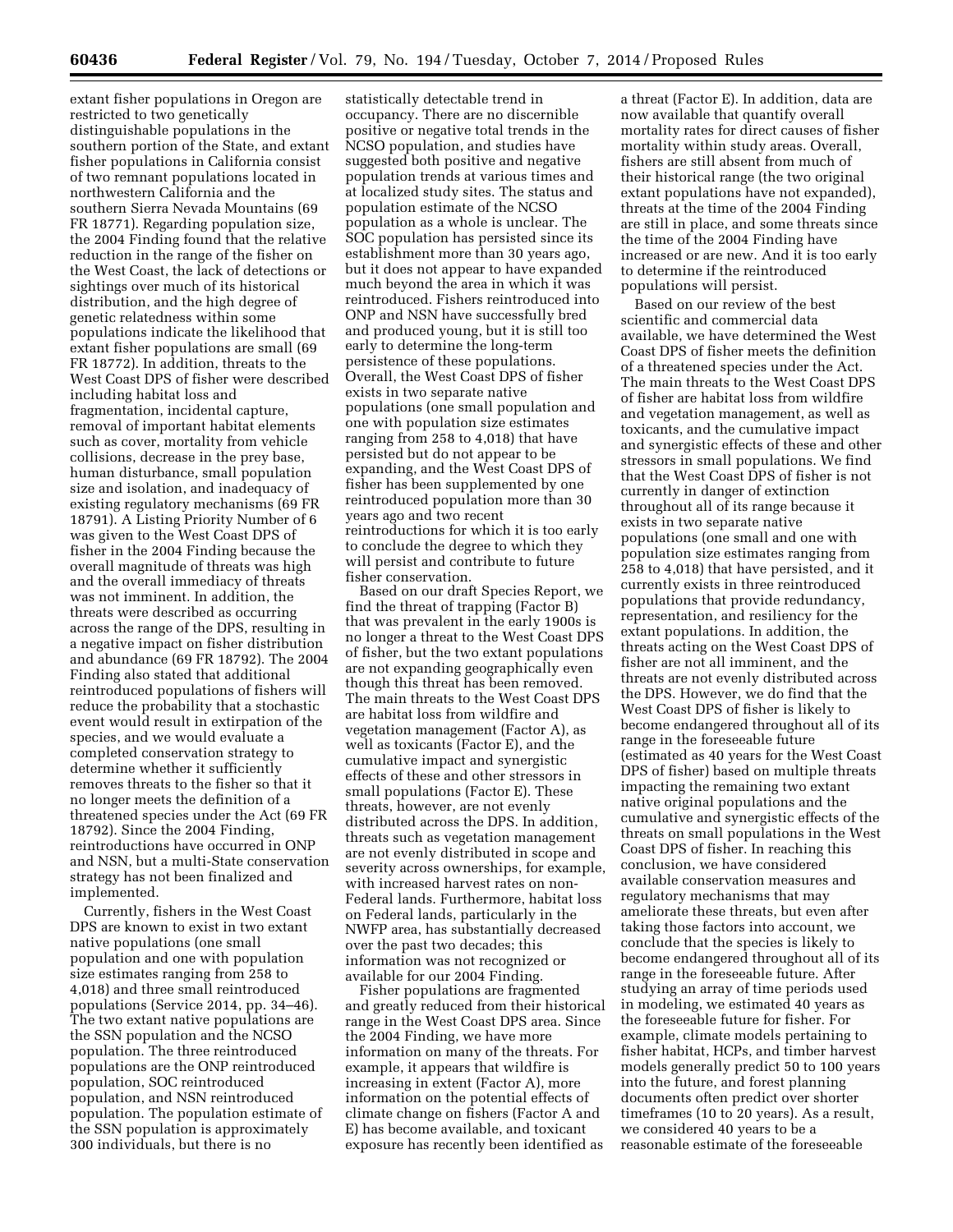future for fisher because it falls within the spectrum of predictions into the future and is supported by habitat model and climate model predictability.

Therefore, on the basis of the best available scientific and commercial information, we propose listing the West Coast DPS of fisher as a threatened species in accordance with sections 3(20) and 4(a)(1) of the Act.

#### *Significant Portion of the Range*

Because we have determined that the West Coast DPS of fisher is a threatened species throughout all of its range, no portion of its range can be ''significant'' for purposes of the definitions of endangered species and threatened species. See our final policy interpreting the phrase ''Significant Portion of its Range'' (SPR) (79 FR 37578) for more information.

#### *Available Conservation Measures*

Conservation measures provided to species listed as endangered or threatened species under the Act include recognition, recovery actions, requirements for Federal protection, and prohibitions against certain practices. Recognition through listing results in public awareness and conservation by Federal, State, Tribal, and local agencies, private organizations, and individuals. The Act encourages cooperation with the States and other countries and calls for recovery actions to be carried out for listed species. The protection required by Federal agencies and the prohibitions against certain activities are discussed, in part, below.

The primary purpose of the Act is the conservation of endangered and threatened species and the ecosystems upon which they depend. The ultimate goal of such conservation efforts is the recovery of these listed species, so that they no longer need the protective measures of the Act. Subsection 4(f) of the Act calls for the Service to develop and implement recovery plans for the conservation of endangered and threatened species. The recovery planning process involves the identification of actions that are necessary to halt or reverse the species' decline by addressing the threats to its survival and recovery. The goal of this process is to restore listed species to a point where they are secure, selfsustaining, and functioning components of their ecosystems.

Recovery planning includes the development of a recovery outline shortly after a species is listed and preparation of a draft and final recovery plan. The recovery outline guides the immediate implementation of urgent recovery actions and describes the

process to be used to develop a recovery plan. Revisions of the plan may be done to address continuing or new threats to the species, as new substantive information becomes available. The recovery plan also identifies recovery criteria for review when a species may be ready for downlisting or delisting, and methods for monitoring recovery progress. Recovery plans also establish a framework for agencies to coordinate their recovery efforts and provide estimates of the cost of implementing recovery tasks. Recovery teams (composed of species experts, Federal and State agencies, nongovernmental organizations, and stakeholders) are often established to develop recovery plans. When completed, the recovery outline, draft recovery plan, and the final recovery plan will be available on our Web site (*[http://www.fws.gov/](http://www.fws.gov/endangered) [endangered](http://www.fws.gov/endangered)*), or from our Yreka Fish and Wildlife Office (see **FOR FURTHER INFORMATION CONTACT**).

Implementation of recovery actions generally requires the participation of a broad range of partners, including other Federal agencies, States, Tribes, nongovernmental organizations, businesses, and private landowners. Examples of recovery actions include habitat restoration (for example, restoration of native vegetation), research, captive propagation and reintroduction, and outreach and education. The recovery of many listed species cannot be accomplished solely on Federal lands because their range may occur primarily or solely on non-Federal lands. To achieve recovery of these species requires cooperative conservation efforts on private, State, and Tribal lands. If this species is listed, funding for recovery actions will be available from a variety of sources, including Federal budgets, State programs, and cost share grants for non-Federal landowners, the academic community, and nongovernmental organizations. In addition, pursuant to section 6 of the Act, the States of California, Oregon, and Washington would be eligible for Federal funds to implement management actions that promote the protection or recovery of the West Coast DPS of fisher. Information on our grant programs that are available to aid species recovery can be found at: *[http://www.fws.gov/grants.](http://www.fws.gov/grants)* 

Although the West Coast DPS of fisher is only proposed for listing under the Act at this time, please let us know if you are interested in participating in recovery efforts for this species. Additionally, we invite you to submit any new information on this species whenever it becomes available and any information you may have for recovery

### planning purposes (see **FOR FURTHER INFORMATION CONTACT**).

Section 7(a) of the Act requires Federal agencies to evaluate their actions with respect to any species that is proposed or listed as an endangered or threatened species and with respect to its critical habitat, if any is designated. Regulations implementing this interagency cooperation provision of the Act are codified at 50 CFR part 402. Section 7(a)(4) of the Act requires Federal agencies to confer with the Service on any action that is likely to jeopardize the continued existence of a species proposed for listing or result in destruction or adverse modification of proposed critical habitat. If a species is listed subsequently, section 7(a)(2) of the Act requires Federal agencies to ensure that activities they authorize, fund, or carry out are not likely to jeopardize the continued existence of the species or destroy or adversely modify its critical habitat. If a Federal action may affect a listed species or its critical habitat, the responsible Federal agency must enter into consultation with the Service.

Federal agency actions within the species' habitat that may require conference or consultation or both as described in the preceding paragraph include management and any other landscape-altering activities as well as toxicant use on Federal lands administered by FWS, the U.S. Forest Service, BLM, and National Park Service; issuance of section 404 Clean Water Act permits by the Army Corps of Engineers; and construction and maintenance of roads or highways by the Federal Highway Administration.

### *Analysis Under Section 4(d) of the Act*

Under section 4(d) of the Act, the Service has discretion to issue regulations that we find necessary and advisable to provide for the conservation of threatened species. The Act and its implementing regulations set forth a series of general prohibitions and exceptions that apply to threatened wildlife. The prohibitions of section 9(a)(1) of the Act, as applied to threatened wildlife and codified at 50 CFR 17.31, make it illegal for any person subject to the jurisdiction of the United States to take (which includes harass, harm, pursue, hunt, shoot, wound, kill, trap, capture, or collect; or to attempt any of these) threatened wildlife within the United States or on the high seas. In addition, it is unlawful to import; export; deliver, receive, carry, transport, or ship in interstate or foreign commerce in the course of commercial activity; or sell or offer for sale in interstate or foreign commerce any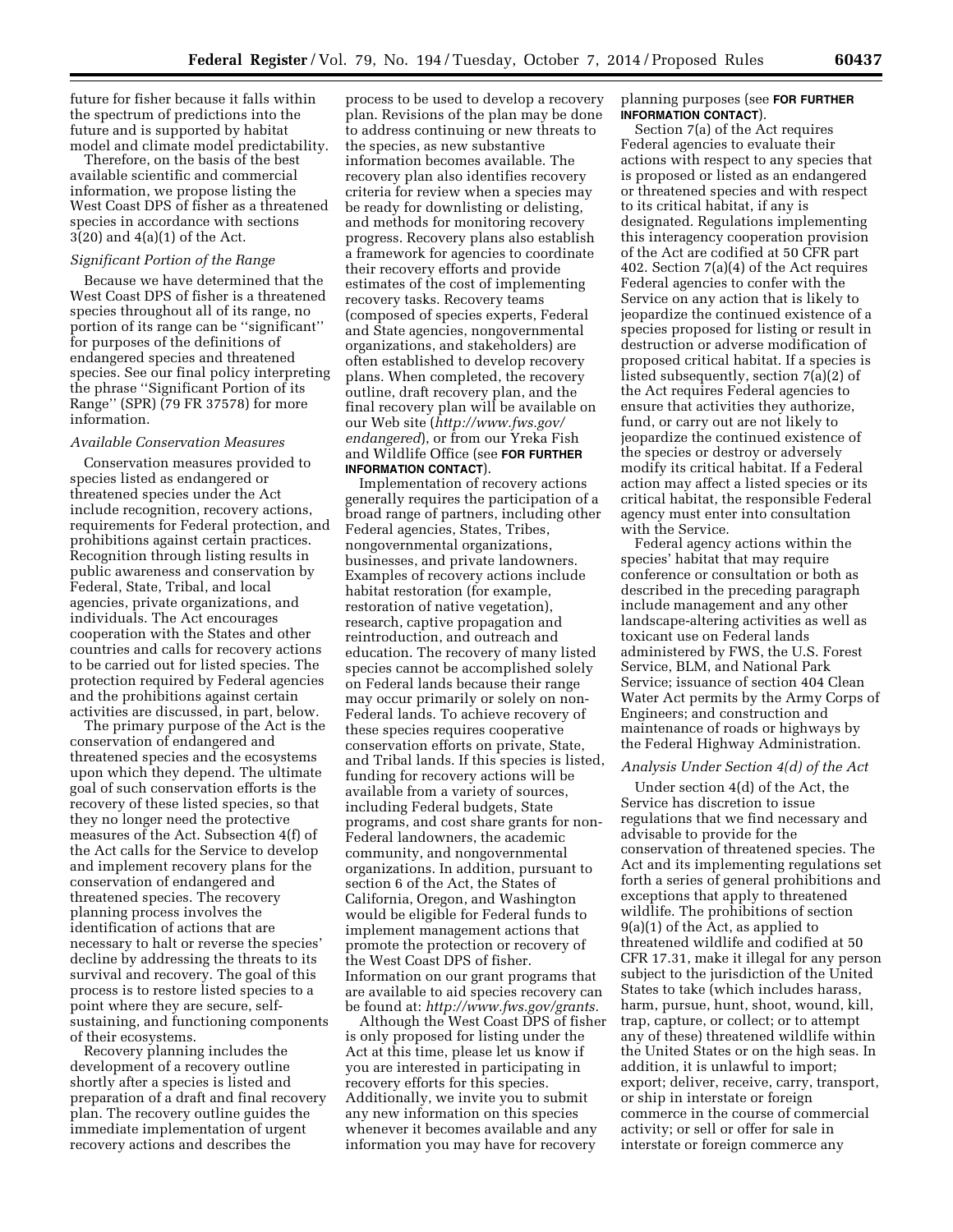listed species. It is also illegal to possess, sell, deliver, carry, transport, or ship any such wildlife that has been taken illegally. Certain exceptions apply to employees of the Service, the National Marine Fisheries Service, other Federal land management agencies, and State conservation agencies.

The prohibitions have certain statutory exemptions, which are found in section 10 of the Act. We may issue permits to carry out otherwise prohibited activities involving threatened wildlife under certain circumstances. Regulations governing permits are codified at 50 CFR 17.32. With regard to threatened wildlife, a permit may be issued for the following purposes: for scientific purposes, to enhance the propagation or survival of the species, and for incidental take in connection with otherwise lawful activities.

While we are not proposing a section 4(d) rule concurrent with the proposed listing rule, we are soliciting comments and information regarding the applicability of such a rule for the species. See the Information Requested section above for more information.

### **Other DPS Alternatives**

The November 28, 2000, petition we received to list a DPS of the fisher under the Act targeted the portion of the fisher's range that included portions of California, Oregon, and Washington. Because the petitioned action covered the three-State area, and to be responsive to the petition, we began our analysis with this area constituting the DPS boundary. We have found fisher in this area to be a valid DPS warranting listing as a threatened species under the Act (see Determination section above). However, the range of a species may theoretically be divided into any of several potential configurations that may all meet the discreteness and significance criteria of our DPS policy. In the case of the fisher, we have identified smaller areas within the larger DPS boundary that would also potentially constitute a valid DPS, and that may warrant listing under the Act. The historical fisher populations in

most of Oregon and Washington are considered to be likely extirpated. Studies of neutral genetic variation revealed that fishers in the West Coast range show a gradient of genetic diversity, decreasing from north to south consistent with a history of colonization from the north, but we do not know the genetic identity of fishers now extirpated from Oregon. New information about genetics and the current distribution of extant fishers led us to consider two other DPS alternatives that more closely reflect the areas where native fishers are known to be currently extant.

Through peer review and public comment we may determine that the proposed DPS as set forth in this document is the most appropriate for fisher conservation. Alternatively, we could determine that one of the alternative DPSs set forth below would be most appropriate for the conservation of the fisher. Therefore, any final listing determination may differ from this proposal.

In conducting our status review of the West Coast DPS of fisher, we evaluated a number of alternative DPSs that may potentially also be valid DPSs (covering a smaller entity or entities). We are considering the appropriateness of two of these alternatives, and we are seeking public and peer review input on potential DPS alternatives. The first alternative (Alternative 1) consists of a single DPS encompassing the extant native populations (one DPS that includes NCSO (which includes the reintroduced native NSN) and SSN (see Figure 2). The second alternative (Alternative 2) consists of two separate narrowly drawn DPSs around each of the extant native populations (one DPS around NCSO (which includes the reintroduced native NSN) and one DPS around SSN) (see Figure 3). Both of these alternatives would not include the reintroduced nonnative SOC population, and an option for the boundary separating the native populations from the nonnative population may be at the Rogue River and Interstate 5 at the northeast corner

of the NCSO population. In addition, both of these alternatives would not include the portion of Oregon north of NCSO and all of Washington because native fishers are considered to be likely extirpated. These alternatives would also not include the reintroduced population in Washington (ONP) or the reintroduced population in Oregon (SOC) because individuals in these areas do not share the unique genetic characteristics found in the California and southern Oregon NCSO (which includes the reintroduced native NSN) and SSN populations. Each of these two DPS alternatives is described below.

# *Alternative 1: Single DPS Encompassing the Extant Populations With Unique Genetic Characteristics in California and Southern Oregon*

Alternative 1 includes a single DPS covering the NCSO (which includes the reintroduced NSN) and SSN populations and the area in between these populations. The northern boundary for this DPS could be described as generally the Rogue River in Oregon (approximately 20 km from the northernmost recent verified fisher location in NCSO), Interstate 5 (which divides NCSO from SOC), the Klamath River, and the California border. The rest of the boundary would be based on the historical distribution of fishers as described in the 2004 Finding.

Alternative 1 focuses on conservation of known native west coast fishers and excludes all reintroduced populations established with non-California/Oregon fishers. In addition, this alternative excludes the area to the north of NCSO where native fisher populations are considered to be likely extirpated. This alternative does include both the SSN and the NCSO (which includes the reintroduced NSN) populations, which each have unique genetic characteristics, and it would allow management of both these native populations as a single DPS, allowing for recovery efforts throughout the fisher's historical range in California and southern Oregon. **BILLING CODE 4310–55–P**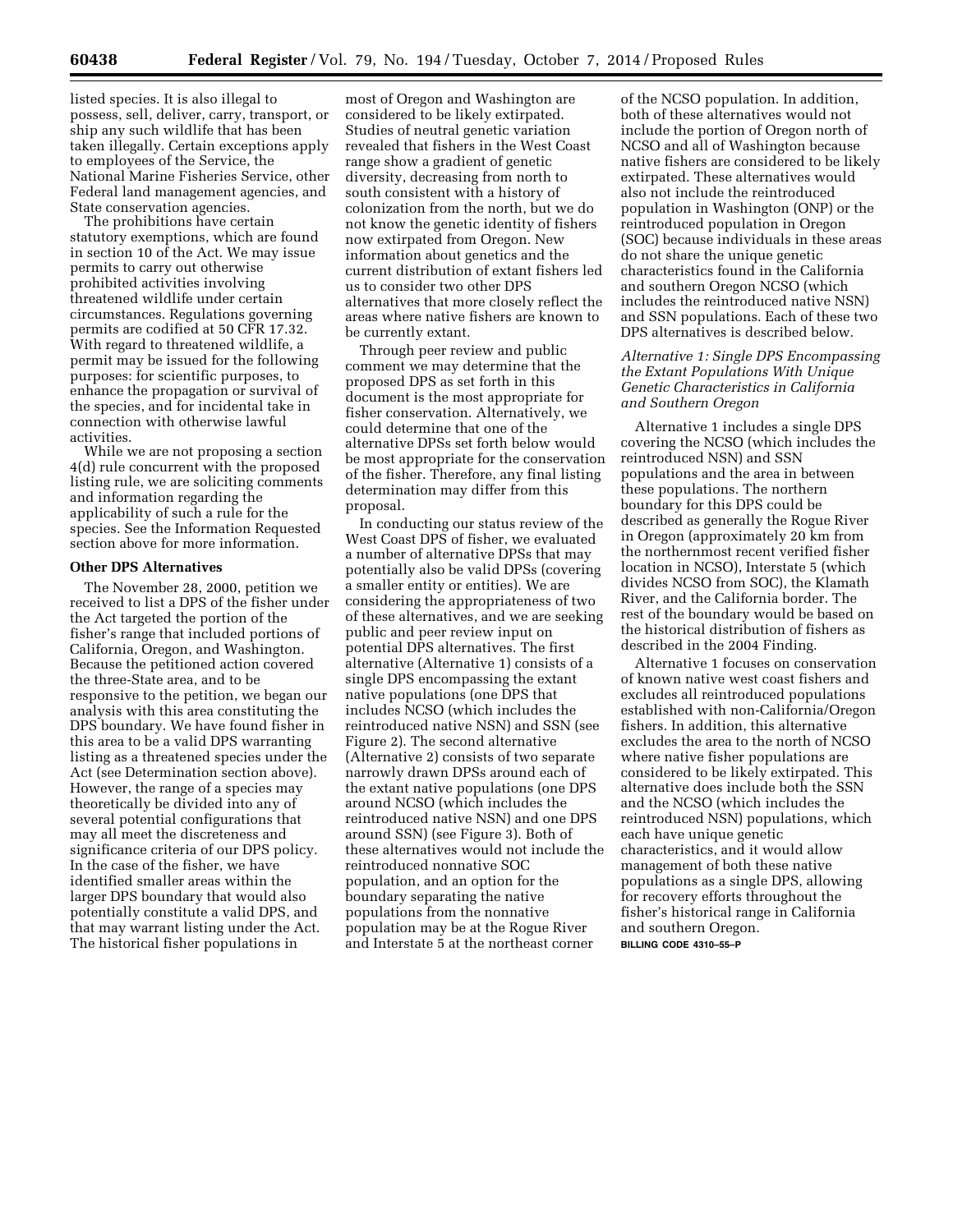

Figure 2. Alternative 1—Single DPS encompassing the extant populations with unique genetic characteristics in California and southern Oregon.

*Alternative 2: Two Narrowly Drawn DPSs Around the Extant Populations With Unique Genetic Characteristics in California and Southern Oregon* 

Alternative 2 encompasses two separate DPSs: one NCSO (which includes the reintroduced NSN) DPS and another SSN DPS. The NCSO

(which includes the reintroduced NSN) DPS could be described as the area generally south of the Rogue River in Oregon (approximately 20 km from the northernmost recent verified fisher location in NCSO), Interstate 5 (which divides NCSO from SOC), the Klamath River, and the California border. The

NCSO (which includes the reintroduced NSN) DPS southern boundary could be described as running along the Middle Fork Feather River (approximately 20 km south of NSN translocated animals) and California Highway 70. The SSN DPS northern boundary could be described as running along the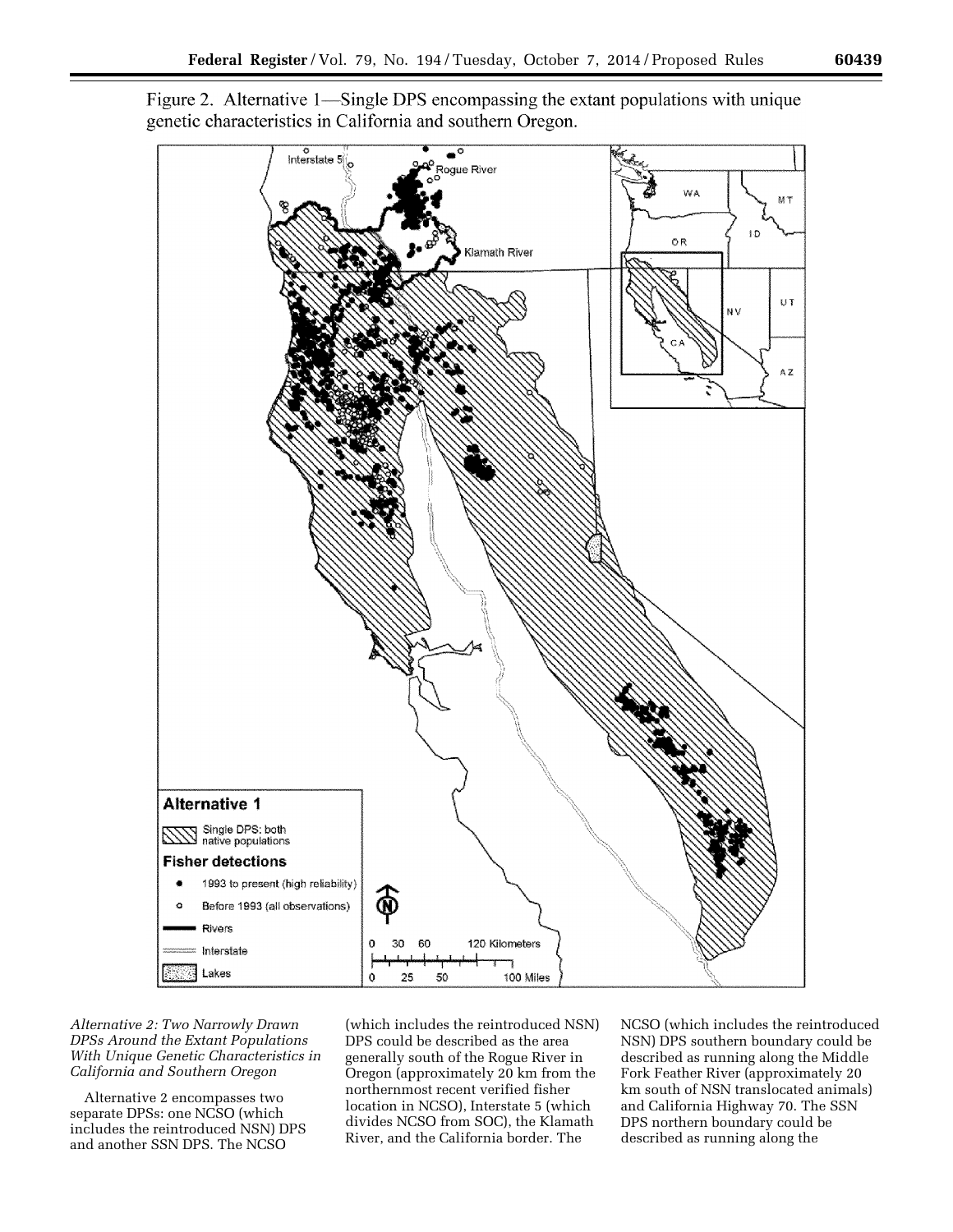Tuolumne River (approximately 30 km north of recent verified fisher locations), which corresponds to a break in habitat continuity according to the habitat models described in the draft Species Report (Service 2014, pp. 18–22). The northeastern boundary of the SSN DPS could be described as running along Tioga Pass Road (State Highway 120) to its junction with forested areas west of Highway 395. The rest of the boundary is based on the historical distribution of fishers as described in the 2004 Finding.

Alternative 2 focuses on conservation of extant native populations with unique genetic characteristics in California and southern Oregon and excludes all reintroduced populations established with non-California/Oregon fishers. In addition, this alternative excludes the area to the north of NCSO where fisher populations (excluding SOC) are considered to be likely extirpated. This alternative does include both the SSN and the NCSO (which includes the reintroduced native NSN)

populations, which each have unique genetic characteristics, and this alternative would allow for management of the populations as separate DPSs recognizing the unique genetic characteristics within each population. In addition, if the magnitude of certain threats were found to be different in the two DPSs, this alternative would allow different management for each DPS with regard to recovery.

**BILLING CODE 4310–55–P**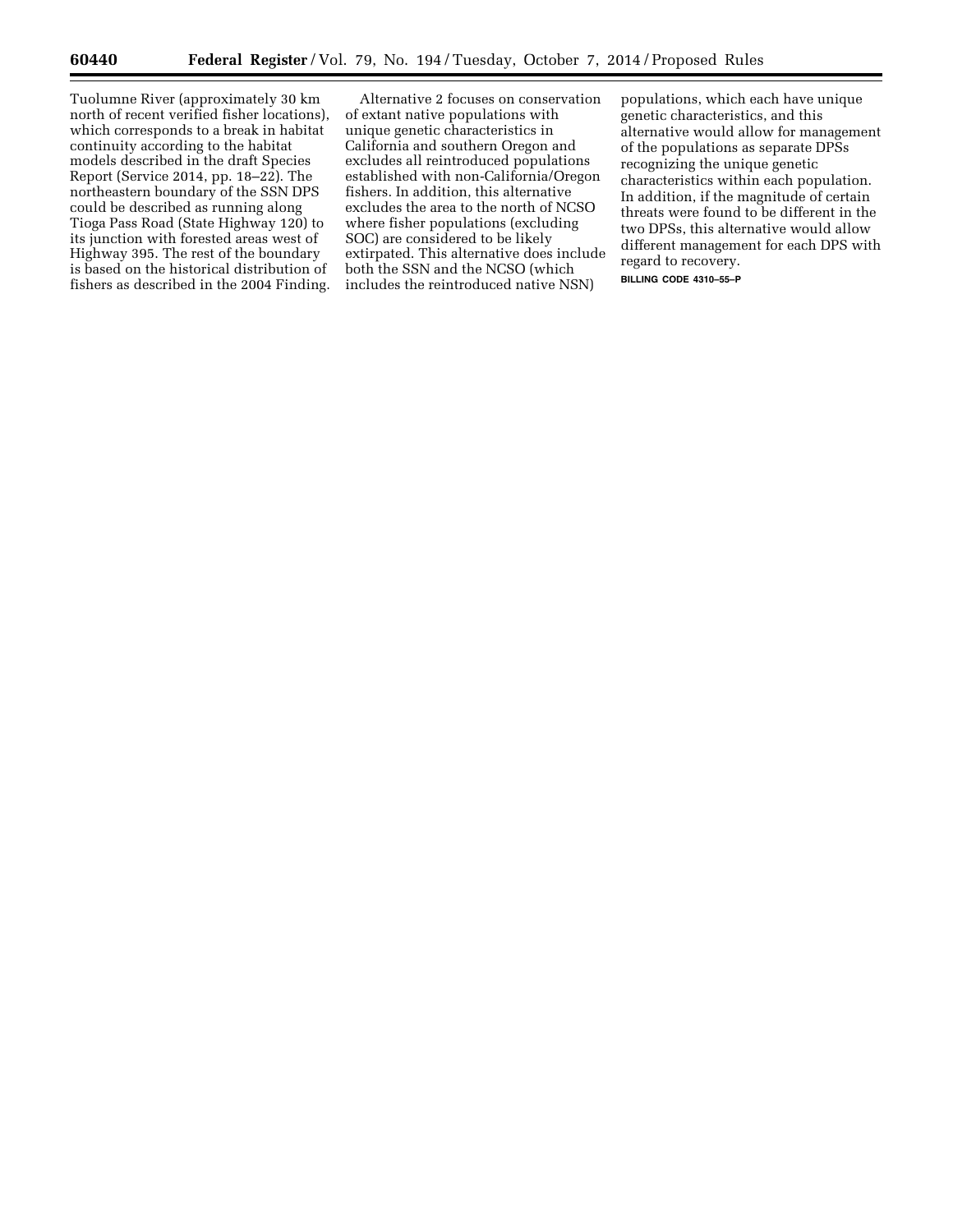Figure 3. Alternative 2—Two narrowly drawn DPSs around the extant populations with unique genetic characteristics in California and southern Oregon.



We seek peer review and public comment on the uncertainties associated with the specific topics outlined above in the Information Requested section and in this Other DPS Alternatives section. We envision that

specific information from the peer reviewers and the public on the proposed DPS and the two alternatives will inform our final listing decision.

# Critical Habitat

Section 3(5)(A) of the Act defines critical habitat as ''(i) the specific areas within the geographical area occupied by the species, at the time it is listed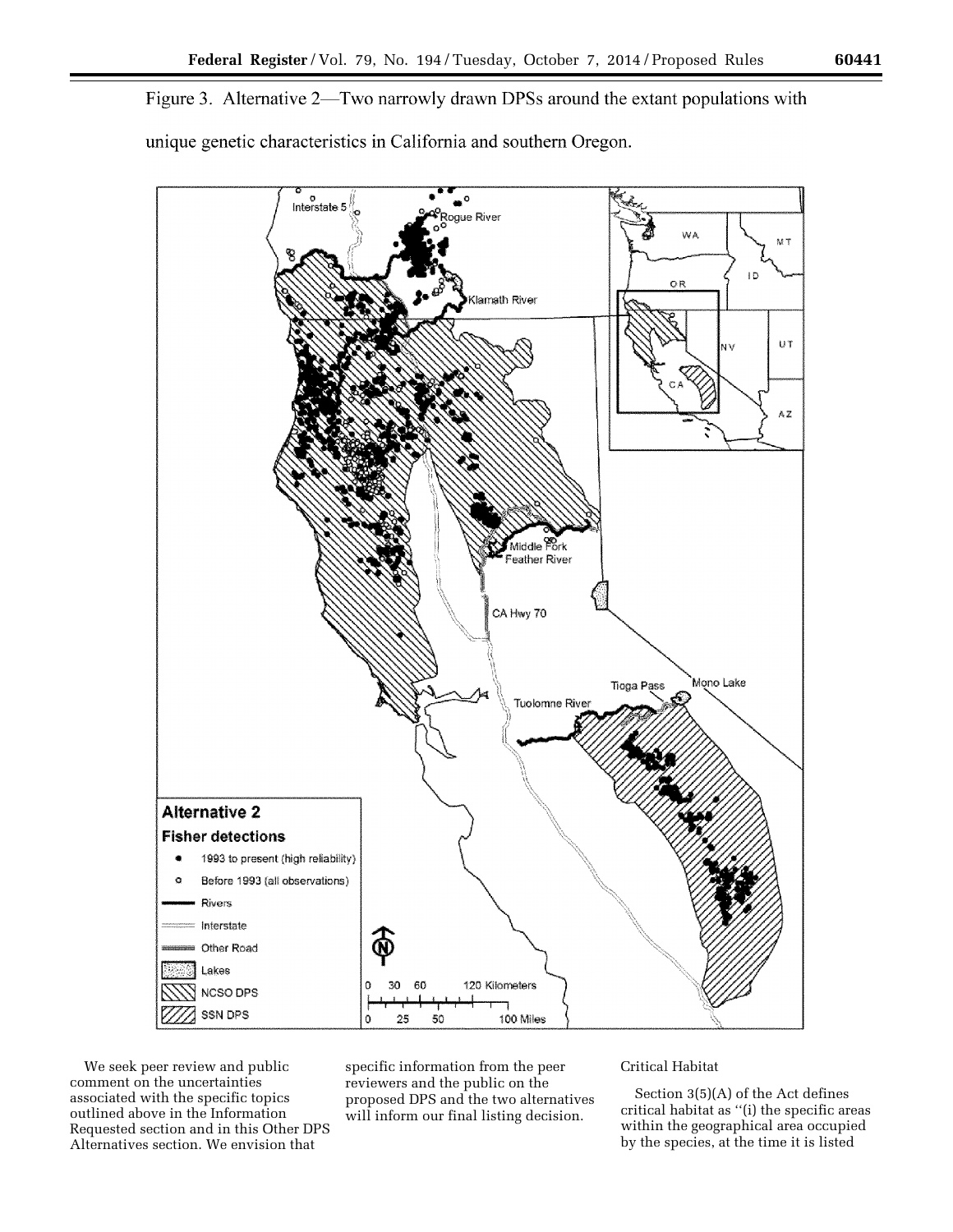. . . on which are found those physical or biological features (I) Essential to the conservation of the species and (II) which may require special management considerations or protection; and (ii) specific areas outside the geographical area occupied by the species at the time it is listed . . . upon a determination by the Secretary that such areas are essential for the conservation of the species.'' Section 3(3) of the Act (16 U.S.C. 1532(3)) also defines the terms ''conserve,'' ''conserving,'' and ''conservation'' to mean ''to use and the use of all methods and procedures which are necessary to bring any endangered species or threatened species to the point at which the measures provided pursuant to this chapter are no longer necessary.''

Section  $4(a)(3)$  of the Act, as amended, and implementing regulations (50 CFR 424.12), require that, to the maximum extent prudent and determinable, the Secretary shall designate critical habitat at the time the species is determined to be an endangered or threatened species. Our regulations  $(50 \text{ CFR } 424.12(a)(1))$  state that the designation of critical habitat is not prudent when one or both of the following situations exist:

(1) The species is threatened by taking or other human activity, and identification of critical habitat can be expected to increase the degree of threat to the species, or

(2) such designation of critical habitat would not be beneficial to the species.

There is currently no imminent threat of take attributed to collection or vandalism under Factor B for this species, and identification and mapping of critical habitat is not expected to initiate any such threat. Therefore, in the absence of finding that the designation of critical habitat would increase threats to a species, if there are any benefits to a critical habitat designation, a finding that designation is prudent is warranted. Here, the potential benefits of designation include: (1) Triggering consultation under section 7 of the Act, in new areas for actions in which there may be a Federal nexus where it would not otherwise occur because, for example, it is unoccupied; (2) focusing conservation activities on the most essential features and areas; (3) providing educational benefits to State or county governments or private entities; and (4) preventing people from causing inadvertent harm to the species.

Because we have determined that the designation of critical habitat will not likely increase the degree of threat to the species and may provide some measure of benefit, we determine that

designation of critical habitat is prudent for the West Coast DPS of fisher.

Our regulations (50 CFR 424.12(a)(2)) further state that critical habitat is not determinable when one or both of the following situations exists: (1) Information sufficient to perform required analysis of the impacts of the designation is lacking; or (2) the biological needs of the species are not sufficiently well known to permit identification of an area as critical habitat.

Delineation of critical habitat requires, within the geographical area occupied by the West Coast DPS of fisher, identification of the physical or biological features essential to the conservation of the species. Information regarding the West Coast DPS of fisher life functions and habitats associated with these functions has expanded greatly in recent years. At this point, the information sufficient to perform a required analysis of the impacts of the designation is lacking due to the considered DPS alternatives in this proposed rule and our request to seek public and peer review input on these alternatives. A careful assessment of the habitats that may qualify for designation as critical habitat will require a thorough assessment; we also need more time to analyze the comprehensive data to identify specific areas appropriate for critical habitat designation. Accordingly, we find designation of critical habitat to be ''not determinable'' at this time.

#### **Required Determinations**

#### *Clarity of the Rule*

We are required by Executive Orders 12866 and 12988 and by the Presidential Memorandum of June 1, 1998, to write all rules in plain language. This means that each rule we publish must:

(1) Be logically organized;

(2) Use the active voice to address readers directly;

(3) Use clear language rather than jargon;

(4) Be divided into short sections and sentences; and

(5) Use lists and tables wherever possible.

If you feel that we have not met these requirements, send us comments by one of the methods listed in **ADDRESSES**. To better help us revise the rule, your comments should be as specific as possible. For example, you should tell us the numbers of the sections or paragraphs that are unclearly written, which sections or sentences are too long, the sections where you feel lists or tables would be useful, etc.

# *National Environmental Policy Act (42 U.S.C. 4321 et seq.)*

We have determined that environmental assessments and environmental impact statements, as defined under the authority of the National Environmental Policy Act (NEPA; 42 U.S.C. 4321 et seq.), need not be prepared in connection with listing a species as an endangered or threatened species under the Endangered Species Act. We published a notice outlining our reasons for this determination in the **Federal Register**  on October 25, 1983 (48 FR 49244).

## *Government-to-Government Relationship With Tribes*

In accordance with the President's memorandum of April 29, 1994 (Government-to-Government Relations With Native American Tribal Governments; 59 FR 22951), Executive Order 13175 (Consultation and Coordination With Indian Tribal Governments), and the Department of the Interior's manual at 512 DM 2, we readily acknowledge our responsibility to communicate meaningfully with recognized Federal Tribes on a government-to-government basis. In accordance with Secretarial Order 3206 of June 5, 1997 (American Indian Tribal Rights, Federal–Tribal Trust Responsibilities, and the Endangered Species Act), we readily acknowledge our responsibilities to work directly with Tribes in developing programs for healthy ecosystems, to acknowledge that tribal lands are not subject to the same controls as Federal public lands, to remain sensitive to Indian culture, and to make information available to Tribes. Specifically, we reached out to Tribes regarding the March 19, 2013, Notice of Initiation of Status Review (78 FR 16828), and in September 2013, we sent a formal request to Tribes for their review of the draft Species Report.

### **References Cited**

A complete list of references cited in this rulemaking is available on the Internet at *<http://www.regulations.gov>*  and upon request from the Yreka Fish and Wildlife Office (see **FOR FURTHER INFORMATION CONTACT**).

# **Authors**

The primary authors of this proposed rule are the staff members of the Pacific Southwest Regional Office, the Yreka Fish and Wildlife Office, and the Pacific Regional Office.

#### **List of Subjects in 50 CFR Part 17**

Endangered and threatened species, Exports, Imports, Reporting and